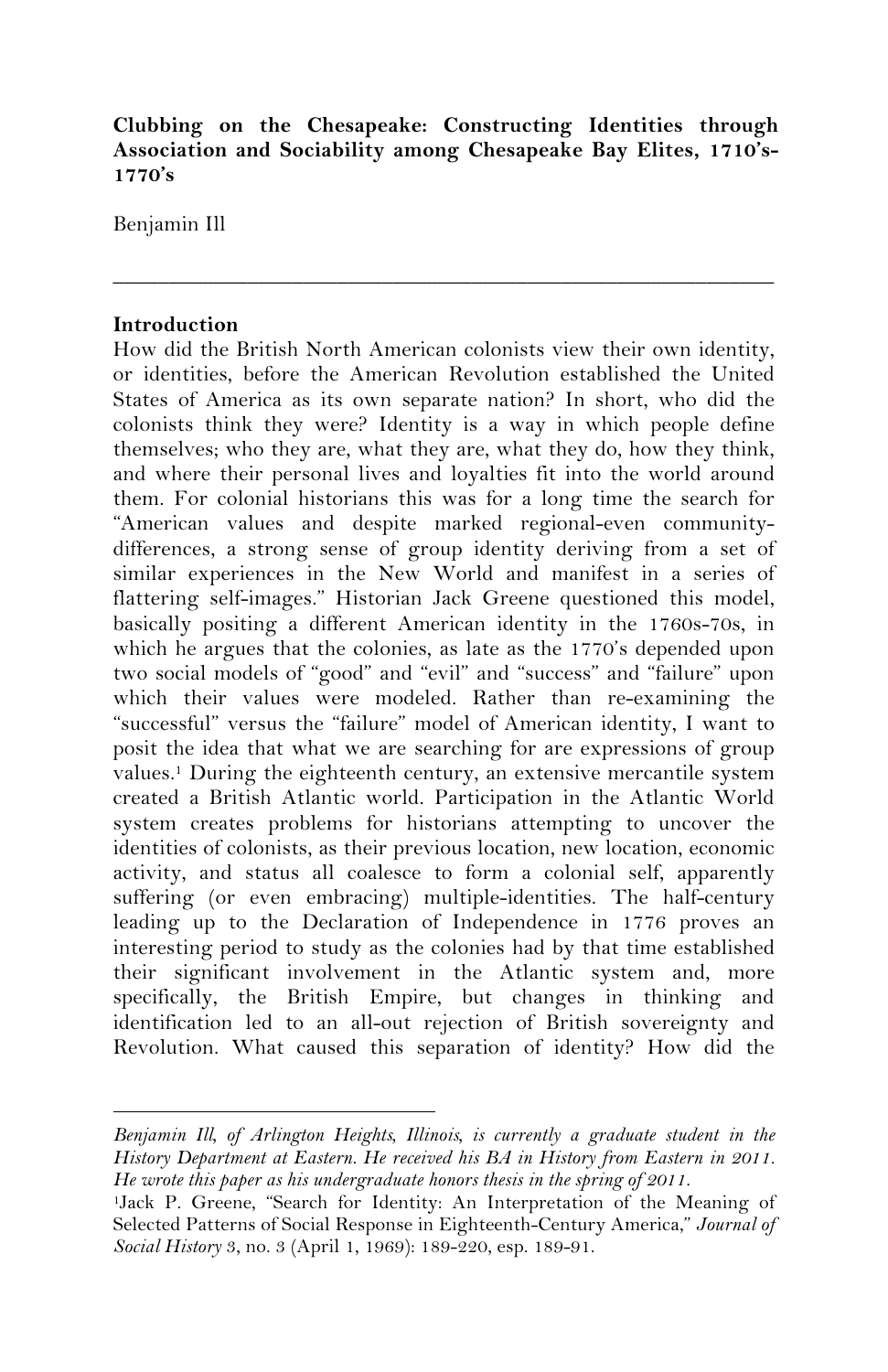British North American colonies see themselves in the empire, the Atlantic, and the world?

In an attempt to answer the question of proto-American identity, historians have examined factors that influenced colonial identity. Linda Colley argues that "the majority of American colonists at this time were of British descent" and "they dressed like Britons back home, purchased British manufactured goods and…were the same people as their brethren on the British mainland."2 The colonists' national identity was clearly British based upon this argument, but their location and involvement in the Atlantic World set them apart from their fellow Britons. The long distance overseas set them apart geographically, but the underdevelopment of the Americas also worked to distance them culturally, as their lives played out on a rural and harsh stage.3 This setting influenced the way the colonies were perceived but it would not stop the colonists from attempting to build a world of British sociability and association, even if their socio-economic activities hindered them from being completely successful. Stephen Conway argues that "most of the colonists in British North America continued to see themselves as Britons…right until the eve of Independence" and that "the colonists embraced a new identity—that of Americans—only reluctantly and in response to the refusal of successive British governments after 1763 to recognize and accommodate their desire for what they saw as the full rights of Britons."4 This argument, while sound in the fact that the colonists did indeed see themselves as Britons, suggests that separate identities did not arise until the political crisis that occurred shortly before the Revolution. Other historians have determined that a separate identity was already being created long before then. Joseph Morton argues that "the relative newness of the colony, the heterogeneous population, and the staple crop economy were all factors that worked against imitation," which introduces the argument that even if they did identify with Britain, the colonists were ultimately hindered in doing so.5 By studying the colonial elite, historians gain a better understanding of the British characteristics and practices that were implemented within the colonies. Customs, material goods, philosophies, cultural institutions, and even club life was very similar to the British associational world, but difference inevitably arose, especially among

<sup>2</sup> Linda Colley, *Britons: Forging the Nation 1707-1837* (New Haven: Yale University Press, 2009), 134.

<sup>3</sup> Linda Colley, *Captive: Britain, Empire, and the World, 1600-1850* (New York: Anchor, 2004), 104.

<sup>4</sup> Stephen Conway, "From Fellow Nationals to Foreigners: British Perceptions of the Americans, circa 1739-1783," *The William and Mary Quarterly* 59, No. 1 (Jan., 2002): 65.

<sup>5</sup> Joseph Morton, "Stephen Bordley of Colonial Annapolis," *Winterthur Portfolio* 5 (1969): 1-14.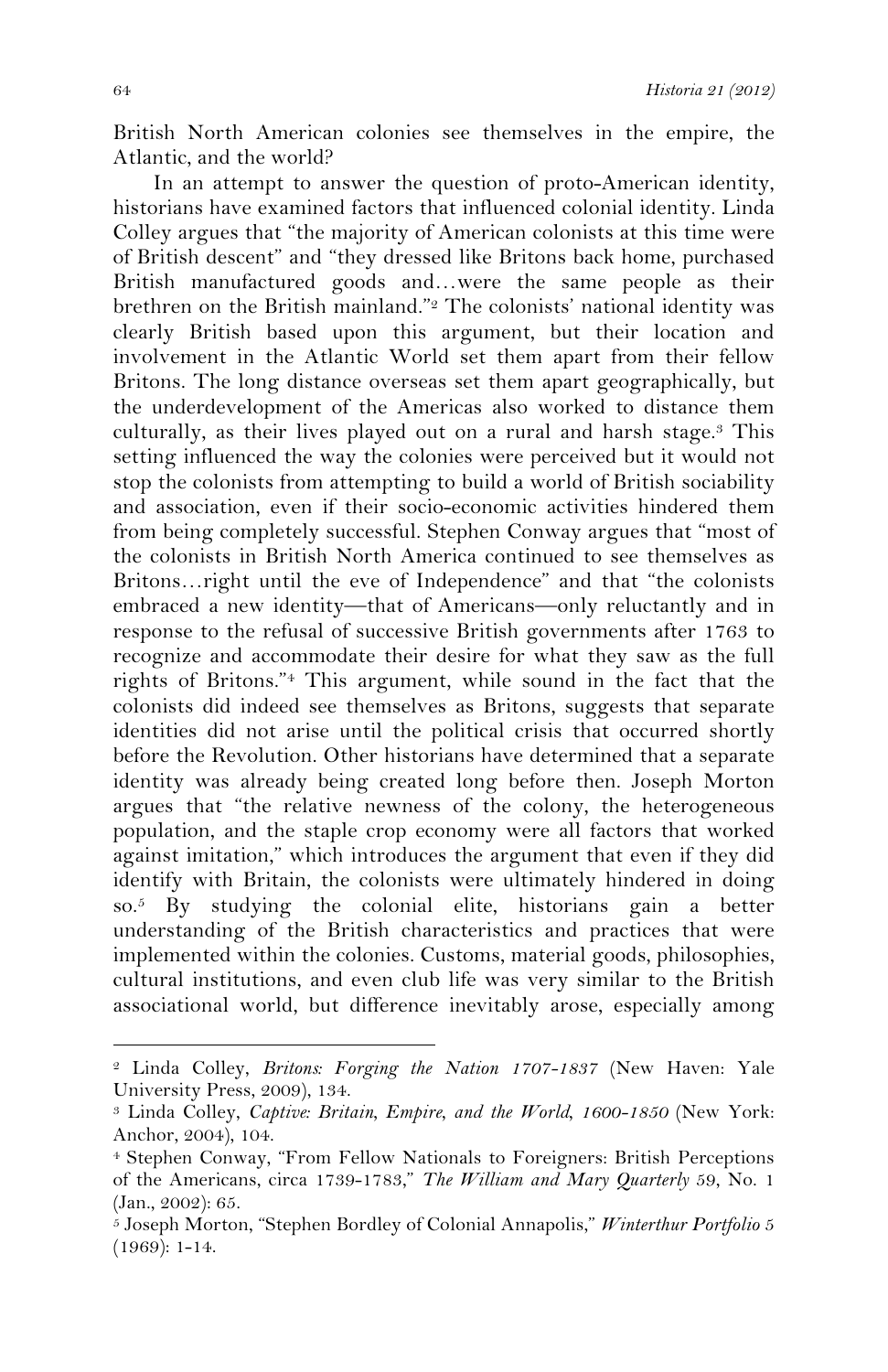colonists in the Tidewater region, encompassing Eastern Virginia and Southern Maryland. Tidewater planters became wealthy through their cultivation of tobacco, which by this time had become one of the most popular and sought after commodities emerging from the New World; by the 1770's they annually exported 100 million pounds to England.<sup>6</sup> Needless to say, this high demand for the lucrative crop had made the planters extremely wealthy and assisted in the creation of large tobacco growing plantations. These very planters with their strong economic and social ties to Britain came to dominate Virginia and Maryland.

In the eighteenth century, sociability amongst the British elite centered on the idea of "politeness," which with its related cluster of words such as "refinement," "manners," and "civility," became by the mid-eighteenth century demarcations of the moral standard for elites.7 Historians of politeness note how contemporaries placed value on material objects, space, and "social and political identities" used such language.8 And this was true for both London and Chesapeake elites. While both Virginia and Maryland gained wealth and status mainly through the tobacco trade, there were differences. First, the Virginia elite were landed planters, and they resided in plantations that created separation amongst their peers which limited social interaction. Secondly, due to its port status, Maryland's capital Annapolis stands out in contrast to Virginia's capital Williamsburg as a more cultured urban center. Thus, landed gentry with limited urban interaction dominated Virginia, while Maryland was dominated by a thriving urban metropolis and smaller landed elite. While colonial identity changed dramatically in the second half of the eighteenth century, in order to keep from being swamped by the narrative of events this article has made a somewhat arbitrary distinction between socio-cultural and political identity.9 It argues that between the years 1710 and 1776, the associational world of both Virginia and Maryland had incorporated British sociability into their cultural makeup, and by studying these two distinct locations historians can gain a better understanding of the factors that helped and hindered the colonists from creating a British identity. Using personal diaries, letters, newspapers, and club records, this study shows how the Virginia and Maryland elite attempted to re-create Britishness within

<sup>6</sup> Douglas R. Egerton et al., *The Atlantic World: A History, 1400-1888* (Wheeling, IL: Harlan Davidson, 2007), 229.

<sup>7</sup> Lawrence E. Klein, "Liberty, Manners, and Politeness in Early Eighteenth-Century England," *The Historical Journal* 32, no. 3 (1989): 583.

<sup>8</sup> Lawrence E. Klein, "Politeness and the Interpretation of the British Eighteenth Century," *The Historical Journal* 45 No. 4 (Dec., 2002): 870

<sup>9</sup> For the political narrative of the Imperial Crisis, this work relies on Brendan McColville, *The King's Three Faces: The Rise and Fall of Royal America, 1688-1776*  (Chapel Hill: University of North Carolina Press, 2006).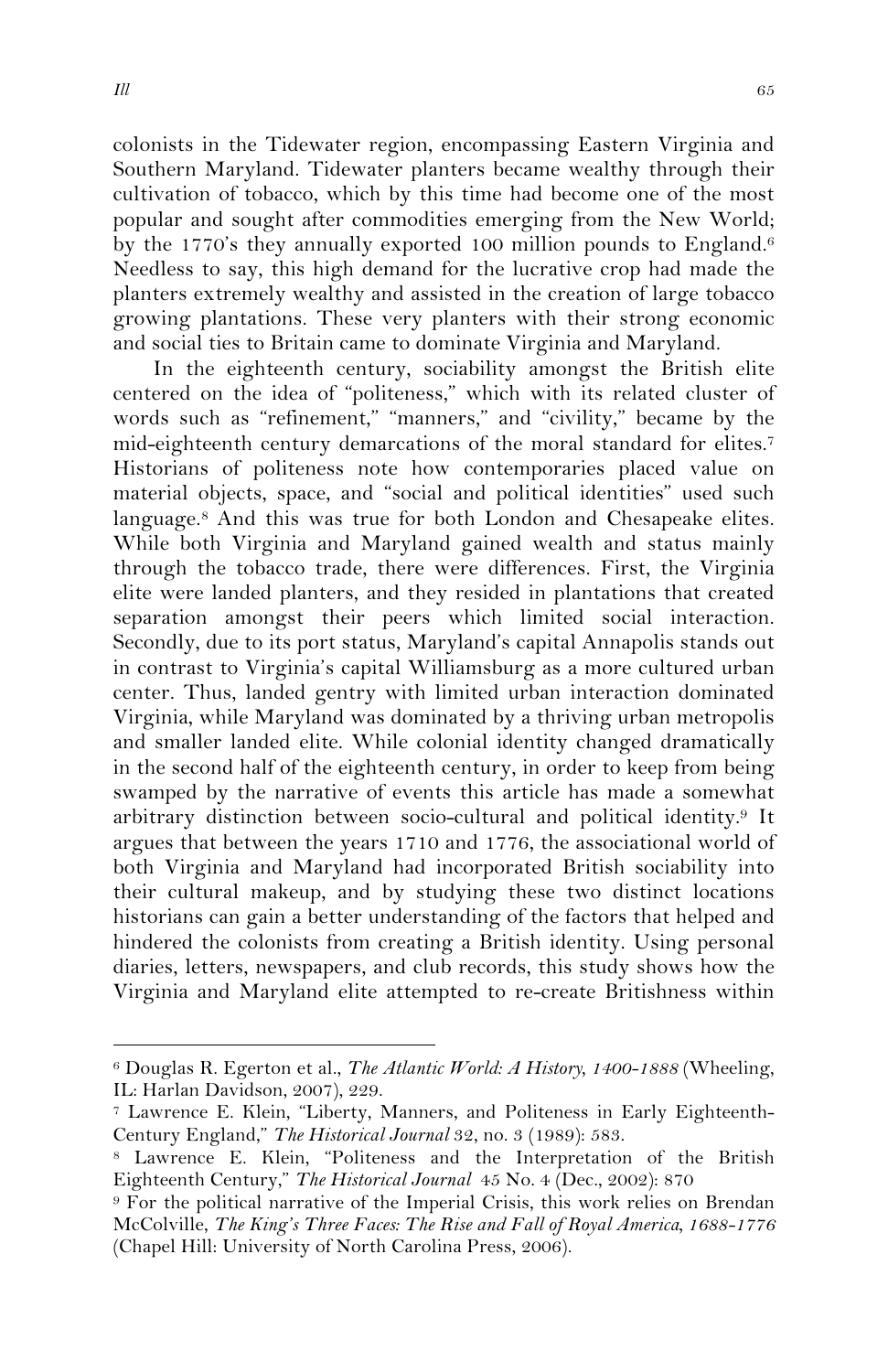their own social interactions and in so doing ultimately created multiple identities. Michael Rozbick's contention that "against the popular backdrop, the high style of colonial gentry stands out all the more as a rather remarkable attempt of a social group to achieve improvement in this manner under frontier conditions," holds true for both Virginia and Maryland.<sup>10</sup>

#### **British Sociability and the Colonial Experience in London**

The associational world of the British elite had both rural and urban elements. In the early eighteenth century associational activity expanded as living standards improved among the upper and middling groups of society," and as social organizations and clubs became a part of British sociability in direct response to the Enlightenment. <sup>11</sup> Whether groups gathered to discuss politics, economics, or other highly specialized topics, group discussion and public awareness became a staple within the British associational world. Accelerating economic changes, improving physical communications between different regions and development of influential newspapers all served to further the growth of associational groups.12 Amongst the landed British elite, activities such as horse-racing and cock-fights became a popular pastime. A 1729 British article, vividly described this budding world of association: "We are now in the midst of out recreations: The Gentry (who are vey numerous) are entertain'd with horse-racing, plays, assemblies, cock-fighting, which is so eagerly pursu'd that both day and night time is hardly sufficient for their diversions."13 The British gentry were not all noble aristocrats, but also included "middling, and lesser gentry, roughly broken down along the lines first of baronets and knights, next esquires, then gentlemen."14 These cock-fighting, horseracing gentlemen were not bounded solely by rural life, however. They were shipping agriculture produced around the world, and increasingly they were drawn by cultural, political, and legal activities to the London metropolis.

As world trade expanded, so too did public interaction and club activity, throughout the Anglo-American world. "In Boston, New York, and Philadelphia, as in Edinburgh and Glasgow, private clubs, where

<sup>10</sup> Michael J. Rozbic, *The Complete Colonial Gentleman: Cultural Legitimacy in Plantation America* (Charlottesville: University of Virginia Press, 1998), 8.

<sup>11</sup> Peter Clark, *British Clubs and Societies 1580-1800: The Origins of an Associational World* (New York: Oxford University Press, 2000), 75.

<sup>12</sup> John Money, "Taverns, Coffeehouses, and Clubs: Local Politics and Popular Articulacy in the Birmingham Area, in the Age of the American Revolution," *The Historical Journal* 14, no. 1 (March 1971): 15.

<sup>13 &</sup>quot;Country News," *Universal Spectator* 35 (June 7, 1729), 416.

<sup>14</sup> James M. Rosenheim, *The Emergence of Ruling Order: English Landed Society 1650-1750* (London and New York: Longman, 1998), 4.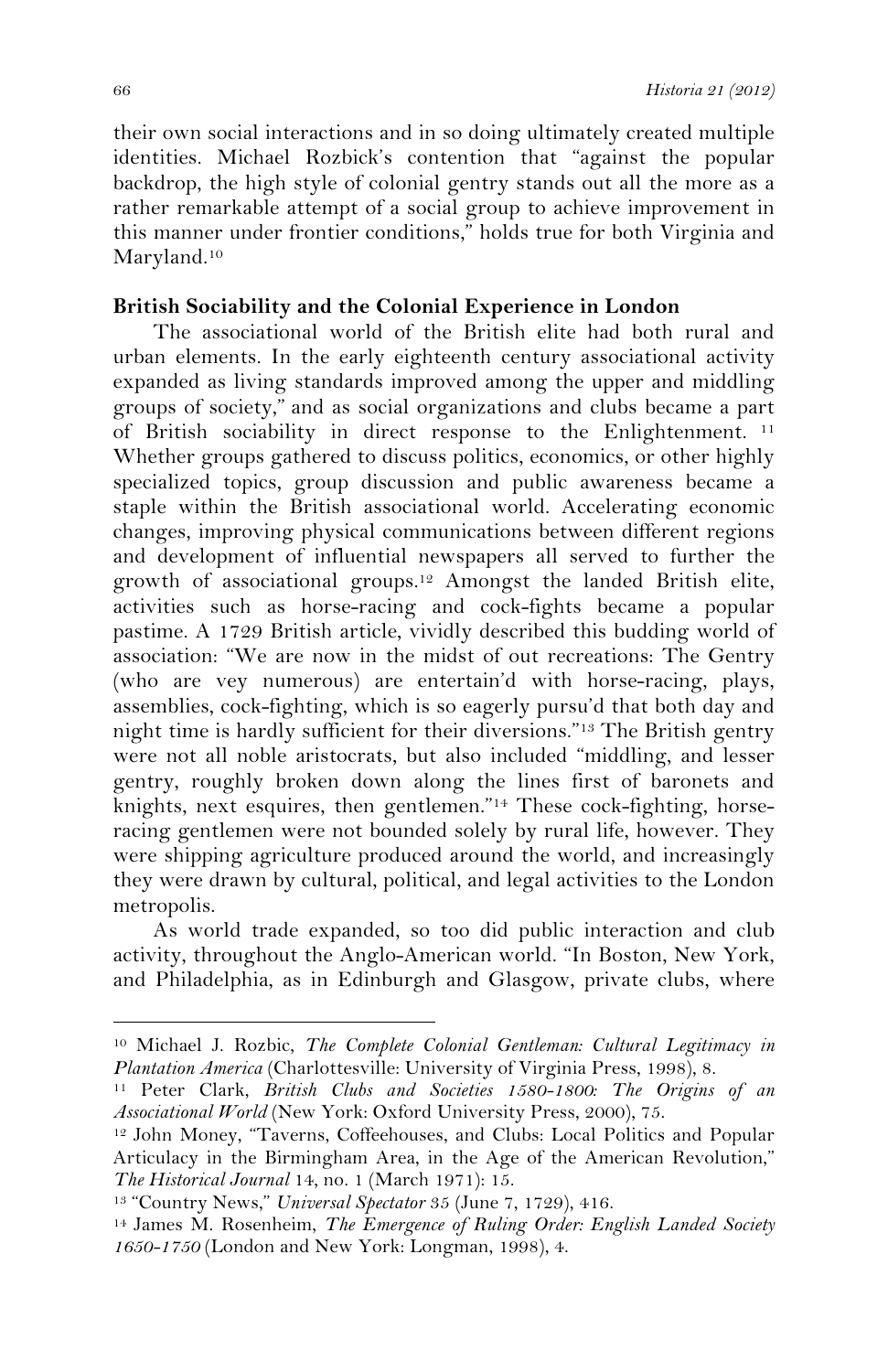pompous, often ridiculously elaborate ritual threw into bold relief the fervor of cultural uplift, were vital social institutions," a process which can also be seen in the club life of Annapolis.15 These growing provincial, cultural expansions can be directly tied to a rise in education as many club members were recruited from the professional middle and tradesman lower-middle classes."16 The elite had begun to include men who were not necessarily upper class, but also an increasingly educated middle class that drove the associational world to incorporate a wider array of intellectual association, particularly in urban centers such as Annapolis.

Wealthy Virginians and Marylanders also were heavily involved in the mercantile network that developed between Britain and her American colonies in the seventeenth century, and both were heavily invested in the trans-Atlantic tobacco trade. Virginian merchants in London represented planters in the colonies, and "they cooperated with Maryland merchants to form a Chesapeake lobby."17 In the years prior to American independence London was where wealthy Americans were most likely to meet.18 William Byrd of Westover, a wealthy Virginian planter, spent the years 1717-1719 in London as a Virginia representative, and his diary reveals the life of an elite colonist abroad. Virginians made good use of London's public spaces: "the "Virginia Walk" on the London Exchange, the Virginia Coffee House a few blocks away, and ultimately the Virginia Club on one of the upper stories of the coffeehouse."<sup>19</sup> These centers of Virginian business acted headquarters for the colony's London interests, as can be clearly discerned in Byrd's diary entry on April 8, 1718 in which he wrote that he "went to the Virginia Coffeehouse where I learned that my vessel came out with the Harrison that was arrived from hence."20 These public spaces acted as the hub for news and business dealings of Virginian merchants, but the interactions and use of public houses were not limited to business interaction. Colonial representatives are often mentioned in the British press during this period, as one such article responds to one anonymous Virginian agent's attempts to better the

<sup>15</sup> John Clive and Bernard Bailyn, "England's Cultural Provinces: Scotland and America," *The William And Mary Quarterly* 11, no. 2 (April 1954): 202.

<sup>16</sup> Ibid., 204.

<sup>17</sup>Alison G. Olson, "The Virginia Merchants Of London: A Study In Eighteenth-Century Interest-Group Politics," *The William And Mary Quarterly* Vol. 40, no. 3 (July 1983): 363.<br><sup>18</sup>Julie Flavell, When London Was Capital of America (New Haven and London:

Yale University Press, 2010), 21.<br><sup>19</sup> Olson, "The Virginia Merchants Of London," 367.

<sup>20</sup> Louis B. Wright and Marion Tinling, eds., *William Byrd of Virginia: The London Diary (1717-1721) and Other Writings* (New York: Oxford University Press, 1958), 104.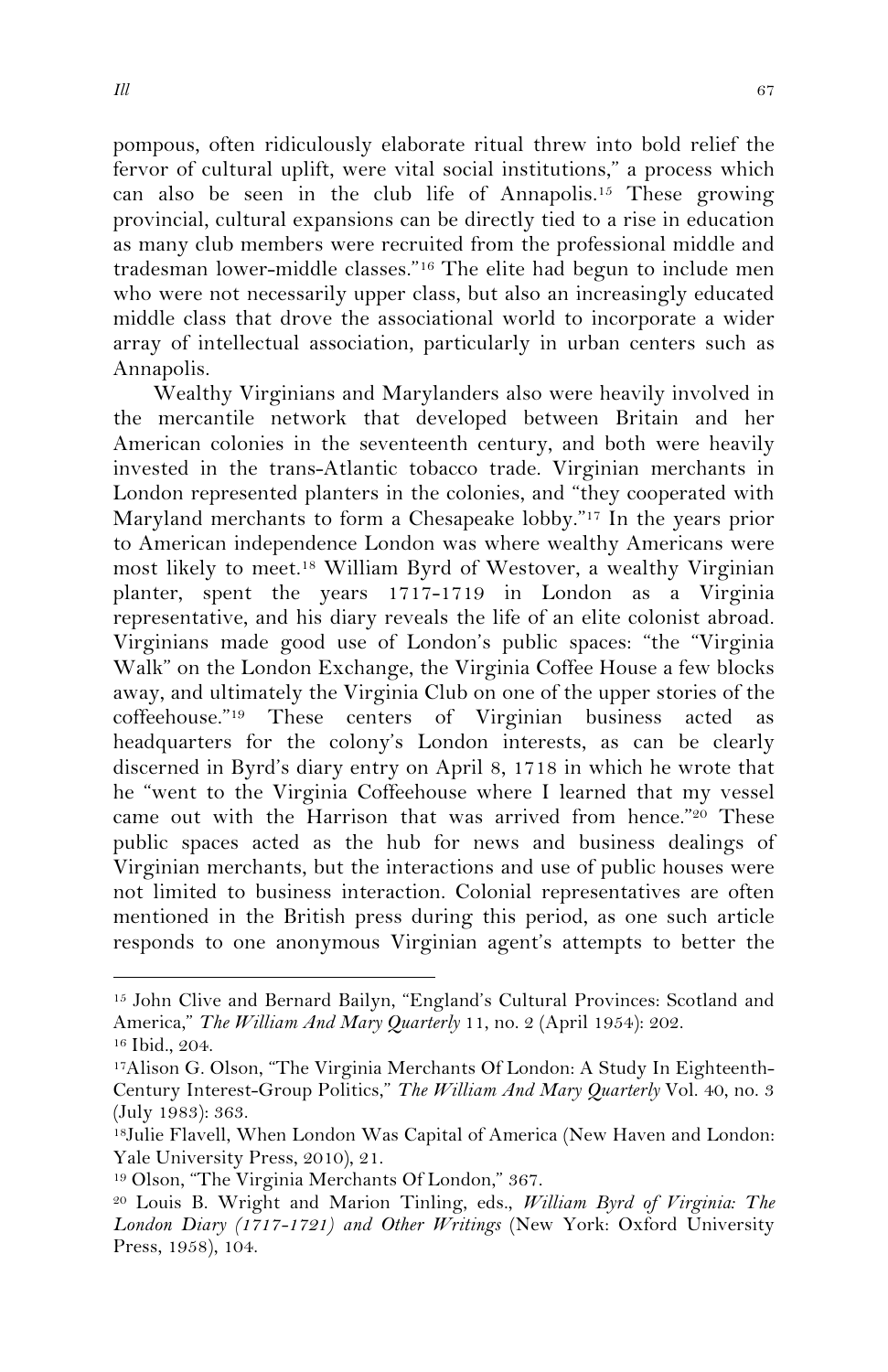colonies trade position, noting, " if you are as well paid for that, as you are by the Virginians, you'll make a fine Expedition of it."21

The colonial presence in Britain, whether welcome or not, was constant throughout the pre-Revolutionary War era. Americans coming to Britain was "the result not only of practical concerns, but of a personal interest in and regard for the motherland," including education for those who could afford it.<sup>22</sup> Young colonial elites came to London to be educated and "to acquire refinement and advantageous contacts." They did so because their parents placed a high priority on attaining "a gentleman's education which measured up to metropolitan standards."23 This desire to be a polished gentleman through a British education reinforces the argument that the colonies were still holding on to their British identity into the 1770s. In fact, William Byrd himself was sent to London at the age of seven by his father, William Byrd I, and after a brief trip to Holland, was sent back to London to "continue his training in business" at the age of sixteen.24

London was the center of the British world, and the center of sociability and club association. "Clubs and societies were primarily urban phenomena" and London was the main urban hub in the Atlantic world.25 As club activity grew, so did "fashionable urbane entertainments such as assemblies, plays, sporting activities, and concerts."26 Byrd, while in London, attended the theater on a number of occasions, particularly the Drury Lane Theater. On February 4, 1719, Byrd wrote that he "went to a play of Tom Killigrew's which had abundance of wit in it and was well liked by almost everybody," and on several other occasions he expresses his acquaintances with actors, actresses, and other patrons.27 Along with a rise in entertainment venues, London also experienced a growth in clubs, and one of the most powerful and elite clubs in London in the eighteenth century was the Royal Society. The club was made up of influential men, many of them claiming nobility and knighthoods, but there were other members of lesser status. While in London, Byrd regularly attended Royal Society events, which were held in a number of public spaces: for example, "Pontack's" was a "fashionable French tavern" in which Byrd "dined

<sup>21 &</sup>quot;Observations on the Case of the Planters of Virginia," *London Magazine or Gentlemen's Monthly Intelligencer*, 2 (April 1733): 190.

<sup>22</sup> William L. Sachse*, The Colonial American in Britain* (Madison: University of Wisconsin Press, 1956), 5.

<sup>23</sup> Julie M. Flavell, "The School for Modesty and Humility': Colonial American Youth in London and their Parents, 1755-1775," *The Historical Journal* 42, No. 2 (Jun., 1999): 377.<br><sup>24</sup> Wright, Tingling, *William Byrd of Virginia*, 9

<sup>&</sup>lt;sup>25</sup> Clark, *British Clubs and Societies 1580-1800*, <sup>60</sup>.

<sup>26</sup> Ibid., 60.

<sup>27</sup> Byrd, *The London Diary*, 231.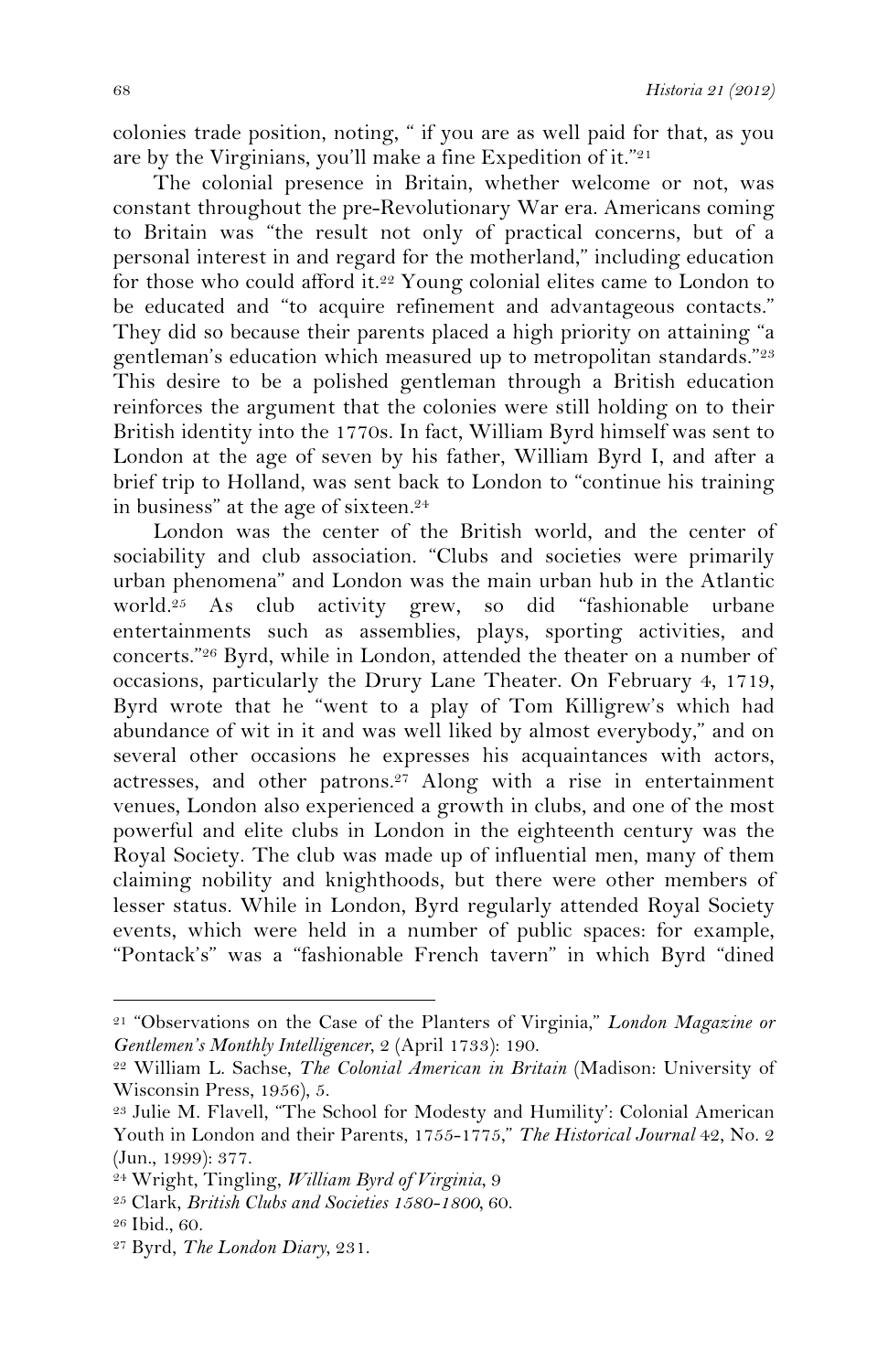with the members of the Royal Society," while regular meetings of the Society were held at Crane Court off of Fleet Street.<sup>28</sup>

Besides his Royal Society activities, William Byrd also made use of public space for his own social pursuits. Byrd records daily meetings with associates and friends in London public spaces. On October 9, 1718, Byrd "dined at the Beefsteak House in the Old Jewry," and on a number of separate occasions Byrd dined at the King's Head Tavern in Canterbury. 29 Taverns and Inns also had other uses. For instance, Byrd recalled a time when he went with his cousin Horsmanden "to discourse Sir George Cooke about his chambers in Lincoln's Inn."30 On another occasion, Byrd recorded that he "went to dine with Old Mr. Perry and got his note for five hundred pounds to purchase chambers in Lincoln's Inn."31 Although it is unknown what exactly the chambers were used for, public space was important to men such as Byrd while attending business in London. Along with other coffeehouses and taverns, Byrd also records his dealings at seedier places. Byrd often refers to the Union Tavern throughout his memoirs, and a public house was used for soliciting prostitution as well as carrying out planned affairs. On one occasion, Byrd records "I picked up a woman in the street and lay with her at the Union Tavern."32 On certain days Byrd made use of a number of public houses and opportunities for assignations. For instance, on July 30, 1718, Byrd wrote:

After dinner we sat and talked till 3 o' clock and then I walked to Garraway's Coffeehouse and then called upon Molly Cole and then went home where I stayed till six and then went to Mrs. B-r-t and stayed until 9 o' clock and then went to the Union Tavern where I met Mrs. Wilkinson. We had a broiled chicken for supper and then I rogered her and walked home.<sup>33</sup>

While this is typical of the young Byrd's entries in his London diary, it also suggests that not all use of public space was geared towards creating an associational identity. Some identities, rich male philanderer for example, cross time and space. Nevertheless, Byrd's time in London shows us at least two aspects of colonial elite identity to which we will return when examining their lives in Virginia and Maryland. First, their tie to Britain, at least to London, was not imagined, but based on at least one "Grand Tour" visit to London by

<sup>28</sup>Louis B. Wright and Marion Tinling Wright, eds., *William Byrd of Virginia: The London Diary (1717-1721) and Other Writings*, 1ST ed. (New York: Oxford University Press, 1958), Jan. 9, 1718, 63, Footnote 183. 29 Byrd, *The London Diaries*, 182, 345.

<sup>30</sup> Ibid., Dec. 8,1718, 204

<sup>31</sup> Ibid. , Jul. 9 1719, 291

<sup>32</sup> Ibid., May 30, 1718, 128

<sup>33</sup> Ibid., July 30, 1718, 142.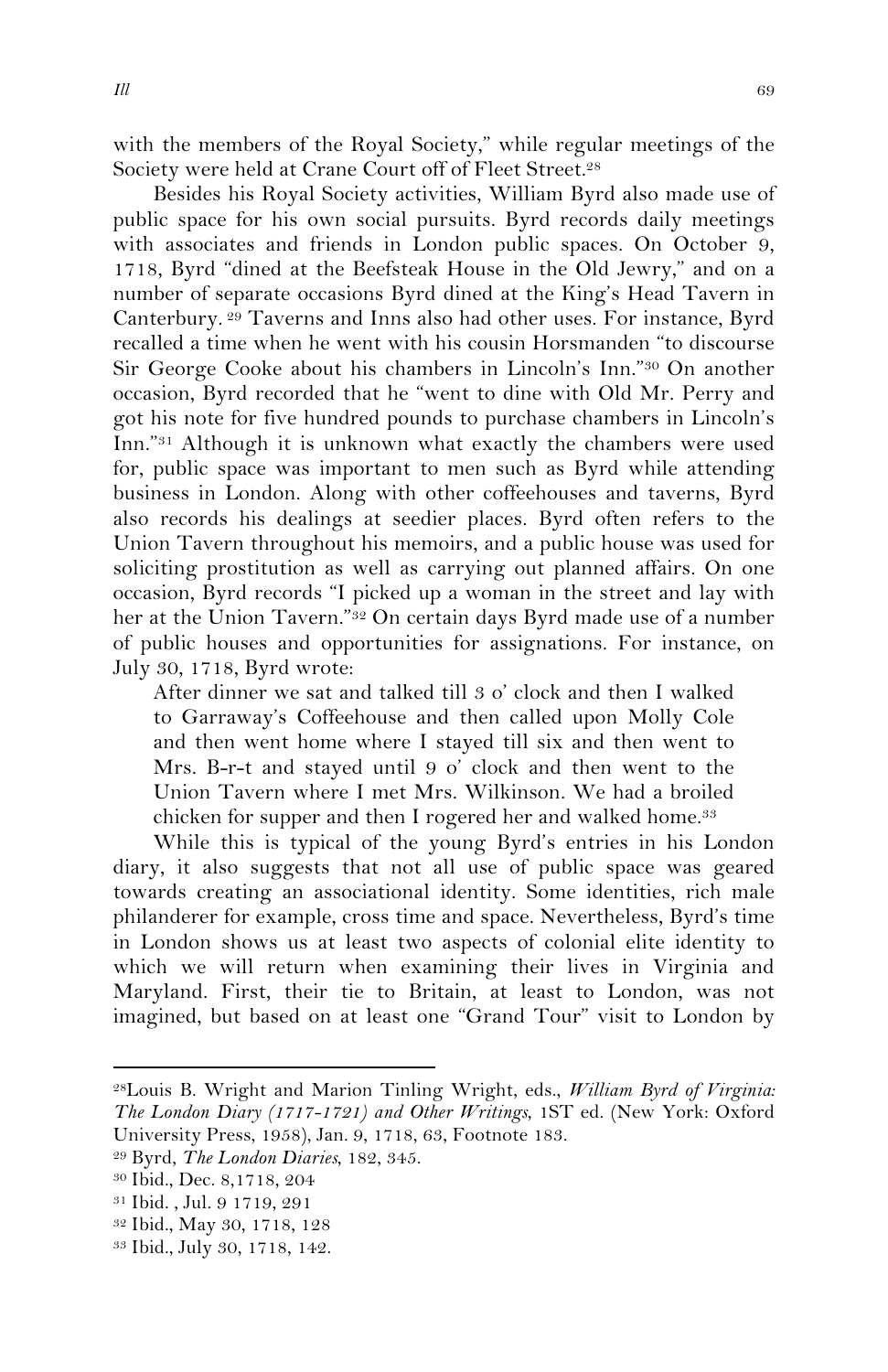many of the richest mid-18<sup>th</sup> century Chesapeake colonists. Second, Byrd's London experience shows him with both an Atlantic identity (his position as a representative of Virginia's trade interests) and a British or at least cosmopolitan identity which can be seen through his interest in the monarch, King George I. For example, on November 17, 1718, Byrd went "to Court where Mr. Craggs presented me to the King as Agent of Virginia and I kissed the King's hand."34 But it also shows his colonial identity not only through his introduction as "Agent of Virginia," but also through his dealings with the Virginian coffeehouses and centers of business. When Byrd and other colonists returned to North America they found that London's abundant associational activities, opportunities for sociability, and wide array of public spaces and entertainments were not easily transplanted, as Virginia's dispersed population and the truncated social hierarchy forced the colonial elite to interact on much different plane.

### **Constructing Identity in the Associational World of the Virginia Elite**

William Byrd's London activities and associations differ notably from his Virginian ones. Although he kept a diary in both places, it is scarcely believable that it is the same man recording his daily practices and interactions. Byrd had many more social interactions in London than at his plantation Westover. For example, a typical day for Byrd in London included visiting "Will's Coffeehouse and from thence the play…[;] after the play I went to the Spanish Ambassador's where I stayed till about twelve."35 A typical day at Westover was much more solitary; thus, Byrd (November, 1739) "rose and read only Greek because I answered Mr. Procter's letter. I prayed and had tea. I danced. I wrote English and walked among my people till dinner when I ate souse. After dinner put things in order and walked again."<sup>36</sup> Even though the Virginia gentry made the attempt to replicate British politeness and sociability at home, the relative isolation and the demands of overseeing tobacco plantations created a different type of associational world. While Virginians' sociability is harder to discern than those in a more urban setting, such as the port cities of Boston and Annapolis, elite Virginian planters' society did have a complexity which was at odds with the rural simplicity of their surroundings.

The Virginia planters were wealthy, so wealthy in fact that one would be hard pressed to find a more fitting example of rich distinct elite anywhere in the British colonies. Historian James Rosenheim notes

<sup>34</sup> Ibid., 196.

<sup>35</sup> Ibid., March1718, 88. 36 *Another Secret Diary of William Byrd of Westover*, ed. Maude H. Woodfin and Marion Tinling (Richmond, VA: The Dietz Press, 1942): 112.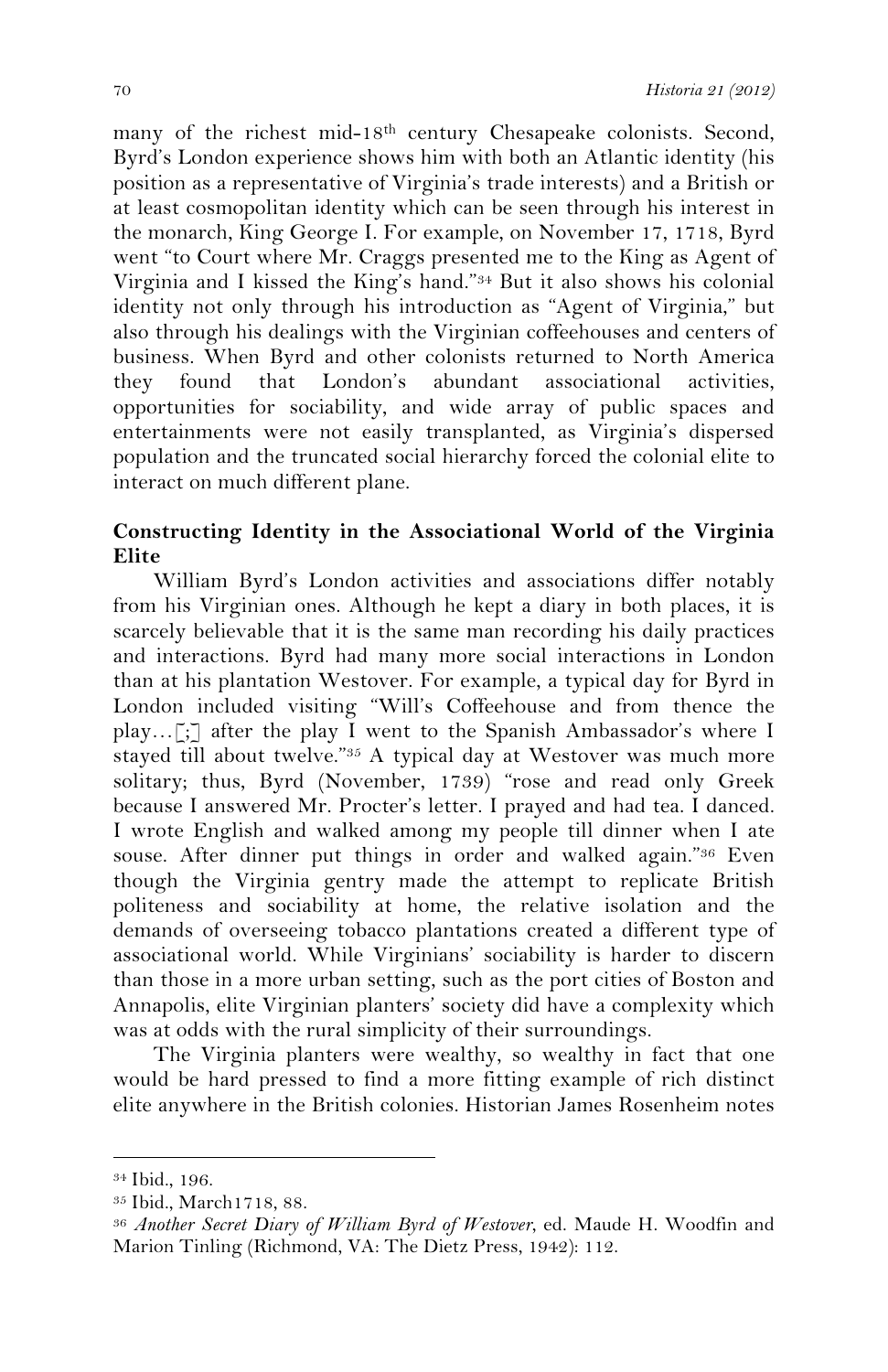that British landed gentry held "significant roles in national politics, local communities, and county affairs," and that during the seventeenth century power shifted from the nobility to the landed gentry (esquires and gentlemen) sharing power with the nobility.<sup>37</sup> Virginia's elite, which emulated this larger group of non-titled landed gentry, also oversaw most political and governmental aspects of the colony. Virginia society began with land and tobacco. To be a Virginia planter was to be in a position of wealth and power, but that wealth and power translated into a much different world of association and sociability. Virginian colonial elites produced "a distinct subculture; that is to say, its life experience was markedly different from that of the rest of colonial society."38

Virginian historian Rhys Isaac explains that "a man's (or, in the longer perspective, a lineage's) eminence in the social landscape depended on the size of the group of dependents bound to work his land for him in the patriarchal mode; but the visibility of that social unit and the value of the land depended on their strategic location for the purposes of the money-oriented tobacco export trade."39 In essence, the more land and slaves you owned, the more tobacco you sold, and the higher up on the social ladder you climbed. The Virginia gentry possessed the most land, the most slaves, and produced the most tobacco, and in doing so had become a metaphoric fraternity that dominated Virginian society. Isaac conveys the image of a patriarchal society that centered on production, but he also holds the view that the upper crust of Virginian society had lavish tastes and desires.40 Plantation houses became arenas to show off one's possessions/status, and, in doing so, actually reinforced a British identity, at least "within a fifteen mile radius of their homes."41

Understanding the simplicity of daily life, that is to say the relative isolation in which the gentry found themselves, will help clarify what sociability meant to the Virginians, and how separation from their peers affected Virginia planters' social interactions. Rhys Isaac argues that "The ideal of the home as a center of private domesticity was not familiar to Anglo-Virginians in the mid-eighteenth century." That is,

<sup>37</sup>James M. Rosenheim, *The Emergence of Ruling Order: English Landed Society, 1650-1750* (New York: Addison Wesley Longman Limited, 1998), 9.

<sup>38</sup> Michael Rozbick, *The Complete Colonial Gentleman: Cultural Legitimacy in Plantation America* (Charlottesville, VA: The University of Virginia Press, 1998),

<sup>31. 39</sup>Rhys Isaac. *The Transformation of Virginia* (Chapel Hill: The University of North Carolina Press, 1982), 22.

<sup>40</sup> Ibid., 73.

<sup>41</sup> Emory G. Evans, *A "Topping People": The Rise and Decline of Virginia's Old Political Elite, 1680-1790* (Charlottesville: University of Virginia Press, 2009), 147.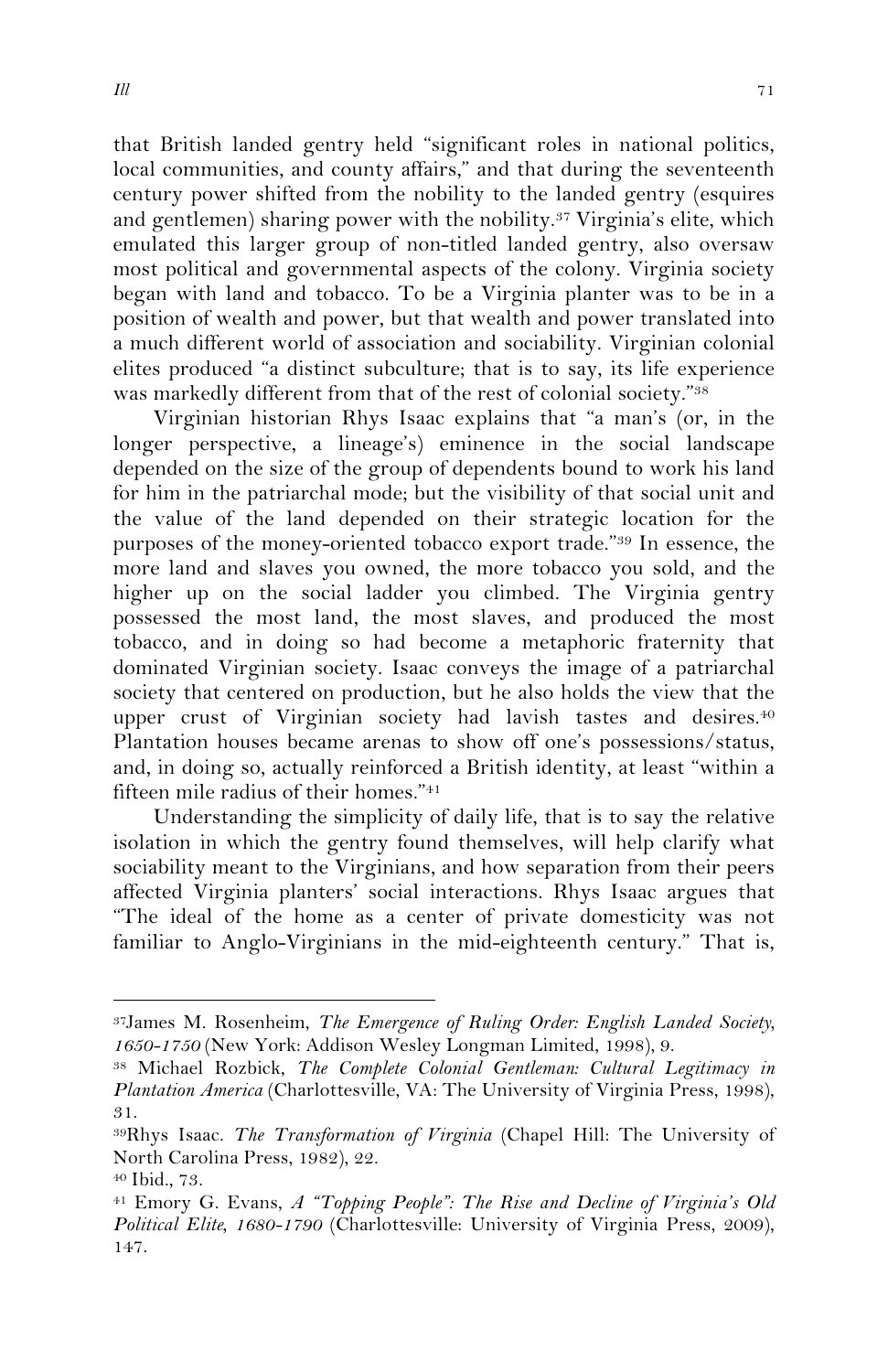they lived a public life, surround by "servants and guests."42 Evans explains that these guests "brought social contact and news to these isolated areas…visitors would sometimes stay for several days, they would eat, drink, play cards, and other activities."43 The "public" homes of the Virginians were always open. William Byrd often refers to his house guests and dinner companions. For example, Byrd wrote on July 19, 1739 that "after church Colonel Eppes, Mr. Custis and Mrs. Duke dined with us…after dinner we talked and had coffee."44 But such homebound society was an occasional punctuation to the more prosaic everyday rural isolation of the Virginian gentry. As Isaac also notes, "The social circle was most complete at celebrations of house and family rites of passage."45 Lavish dinners, balls, and other such entertainments punctuate the few records of the associational world of the landed class. Many large gatherings in a home or public festivals were followed by a ball or dance. In his diary, Byrd II notes a number of balls occurring in his vicinity. Of one particular ball, he writes "At night ventured to the ball at the capitol [Williamsburg] where I stayed until 10 and ate three jellies."46 After Christmas in December 1773, private tutor Philip Vickers Fithian, who was employed by Robert Carter III, describes the occasion for such a ball:

It is custom here that whenever any person or family move into a house, or repair a house they have been living in before, they make a ball and give a supper— So we because we have gotten Possession of the whole house, are in compliance with custom, to invite our neighbors, and dance, and be merry.<sup>47</sup>

Balls illustrated the gentry's social interaction, but they also show how they defined their individual identity within the social scene. The Virginia Gazette announced many social gatherings, including balls. For example "Mrs. Degraffendriet gives notice that she intends to have a ball at her house, on Tuesday the 2nd of November, and an assembly the next day."48 The opportunity to interact and show one's nobility was very enticing to the Virginia elite, as they took pleasure in establishing themselves as refined members of society. Wit and satire, being so important to the growing sociability of Great Britain and her provinces, was also present in certain forms, in Virginia. Although no details of public theatres could be found for this particular study, plays and performance were not wholly lost on the Virginia elite. Robert Munford, a member of the House of Burgesses and veteran of the

<sup>!!!!!!!!!!!!!!!!!!!!!!!!!!!!!!!!!!!!!!!!!!!!!!!!!!!!!!!</sup> 42 Isaac, *The Transformation of Virginia,* 71.

<sup>43</sup> Evans, *A "Topping People,"* 147. 44 William Byrd, *Another Secret Diary of William Byrd of Westover*, 175. 45 Isaac, *The Transformation of Virginia*, 81.

<sup>46</sup> Byrd*, Another Secret Diary of Westover*, 107

<sup>47</sup> Fithian, 43.

<sup>48</sup> *The Virginia Gazette*, October 7, 1737, 4.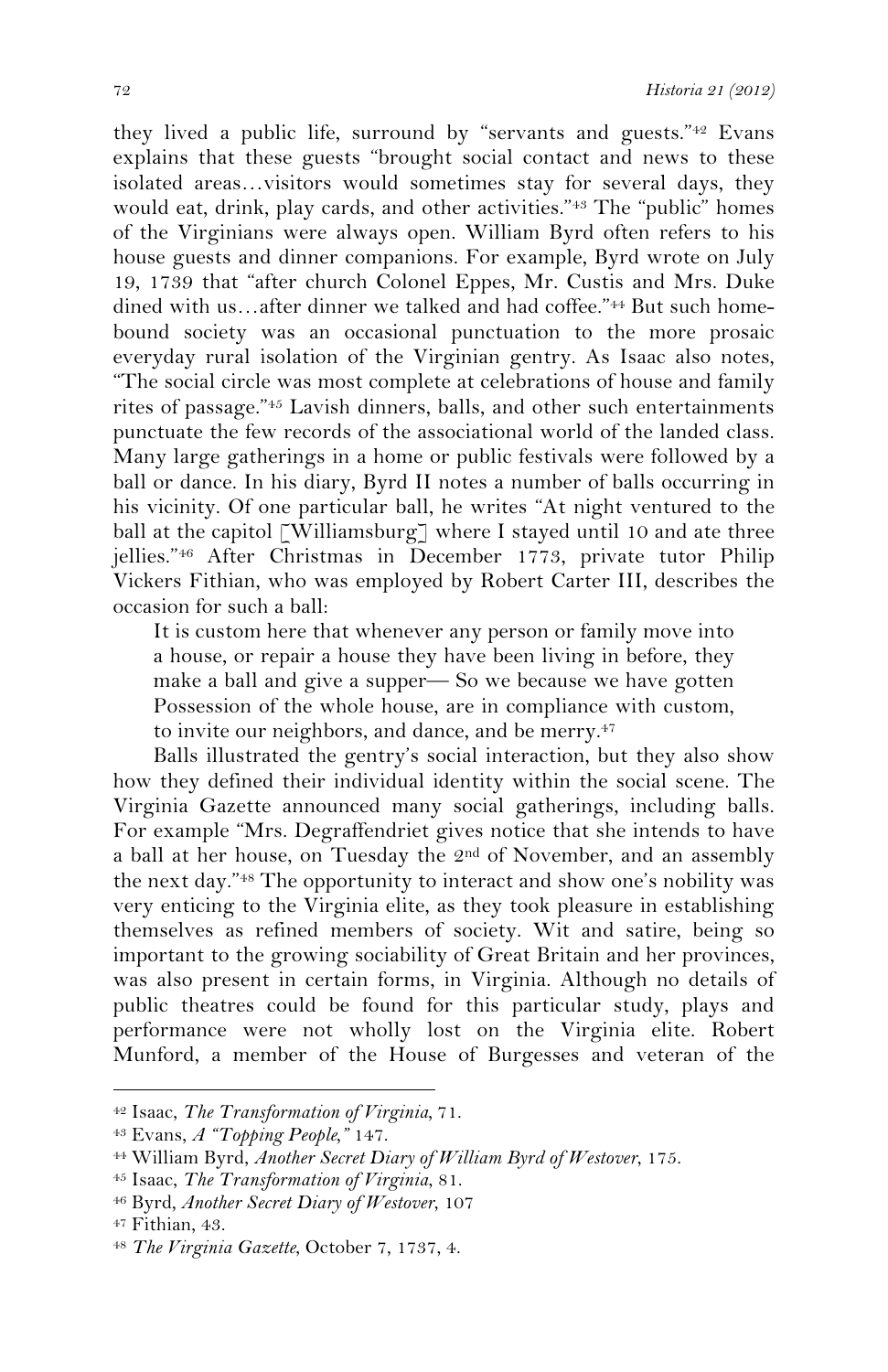French and Indian War, wrote his own comedy entitled The Candidates in the 1760s, although it was not published or distributed until after his death in the 1798.49 The Candidates takes a humorous look at a county election, and gives insight into the customs and practices of elections in Virginia, and the role of the important families, the "Worthy's" of each county.50 The play also shows public meetings in the form of a county barbeque where candidates attempt to charm their voters and outwit their competitors, while displaying public intoxication as a detriment to several of the play's characters. Churches or churchyards were another place where Virginians regularly met. On a typical Sunday;

The elites would visit and converse at church. Before they would give and receive "letters of business." They would all wait outside until service began and then "they entered as a body." After a brief service, the gentlemen would again wait and then would exit "en masse." Once outside they would spend nearly an hour walking around the church among the crowd. They would discuss dancing, feasts, cock fights, games, and other matters and then would invite people to their home for dinner.<sup>51</sup>

The Virginians used these opportunities to not only interact and socialize, but to display their elite status.

As it has been established that the main venue for sociability for the Virginia elite was the home, it is important to note the lack of public space available. As we saw in the London diaries of William Byrd, there were a plethora of coffeehouses, taverns, and dining places available to the London elite in which they conducted business as well as engaged in sociability. In Virginia, there was a severe lack of public space in which the elite could meet. The diary of William Byrd gives very few references to public space interaction. For example he mentions on May 1, 1740 that while in Williamsburg he "walked to the coffeehouse,"52but there is little else to suggest such venues were available elsewhere. In the Virginia Gazette, there are a few references to taverns, for example, on February 27, 1752, it was advertised that "the Subscriber purposes to have a Ball at the Apollo in Williamsburg,"53 and on October 5, 1769 it was reported that "our worthy representative, gave a genteel dinner at the Raleigh Tavern."54 While these accounts give evidence that public houses were indeed

<sup>49</sup> Jay B. Hubbell and Douglas Adair, "Robert Munford's 'The Candidates'," *The William And Mary Quarterly* vol. 5, no. 2 (April 1948): 217-57. 50 Hubbell and Adair, 223

<sup>51</sup> Evans, *A "Topping People,"* 148.

<sup>52</sup> William Byrd, *Another Secret Diary of William Byrd of Westover*, 63.

<sup>53</sup>Alexander Finnie, *The Virginia Gazette*, Parks, Feb. 27, 1752.

<sup>54</sup>*The Virginia Gazette*, Parks, Oct. 5, 1769.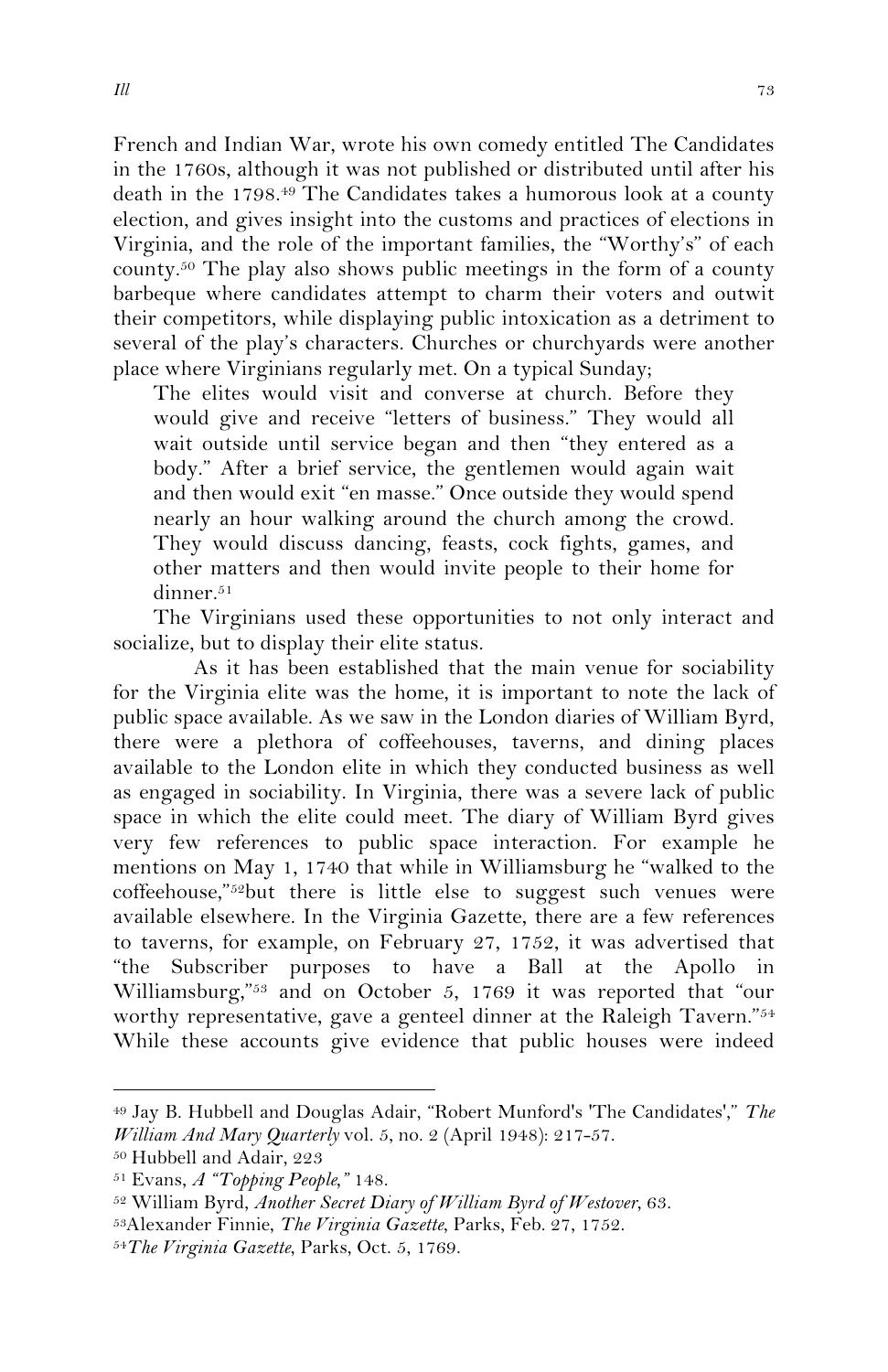available, gentry diaries indicate such establishments were not a large part of elite planters' social lives.

Fithian gives a vivid and detailed account of the goings on between the upper crust of Virginia society. One entry declared that:

Now you may suppose how small quantity many must have when two or three hundred Landholders reside in each of these small Precincts; Hence we see Gentlemen, when they are not actually engaged in the publick service, on their farms, setting a laborious example for their domesticks, and on the other hand we see labourers at the Tables and in the parlours of their betters enjoying the advantage, and honor of their society and conversation.<sup>55</sup>

This statement shows Virginian landholders interacting with their agricultural and domestic laborers on one hand, and entertaining their own class on the other. Class "domesticks" distinguished from "their betters" was replicated in the "small Precincts" of the plantation. Fithian also remarks that "any young Gentleman travelling through the colony…is presum'd to be acquainted with Dancing, Boxing, playing the Fiddle, & Small-Sword, & cards."56 These activities, as Fithian suggests, served as much as moments of sociability for Virginian gentry, and exploring "dancing, boxing…, & cards," reveals the competing identities of Virginian gentlemen. Historians have noted that Virginians contested and entertained in a variety of ways, from dancing and attending balls to violent and rigorous bouts of contest and gambling. One perfect example of this tendency was their love of horse-racing. One type of "Chesapeake region" racing "indicated the prevailing taste for strong self-assertion and aggressive contest."57 This unique form of racing was called a Quarter Race: "At the start the two riders were accustomed to jockey for position, and when the starter's signal sent them hurtling at full gallop down the narrow track, each might be free (depending on agreed rules) to use whip, knee, or elbow to dismount his opponent or drive him off the track."58 The Virginia Gazette, which otherwise tended to focus on London- or European-based news and advertisements, would promote horse races as well as give information about wagering procedures. From 1746 we learn that, in:

Hanover County…on Tuesday next (being St. Andrews Day) some merry-dispos'd Gentlemen of the said county, design to celebrate that festival, by setting up divers prizes to be contended for in the following manner, (to wit,) A neat Hunting-Saddle, with a fine broad cloth Housing, fring'd and

<sup>55</sup> Fithian, 161.

<sup>56</sup> Ibid., 161.

<sup>57</sup> Isaac, *The Transformation of Virginia*, 99.

<sup>58</sup> Ibid., 99.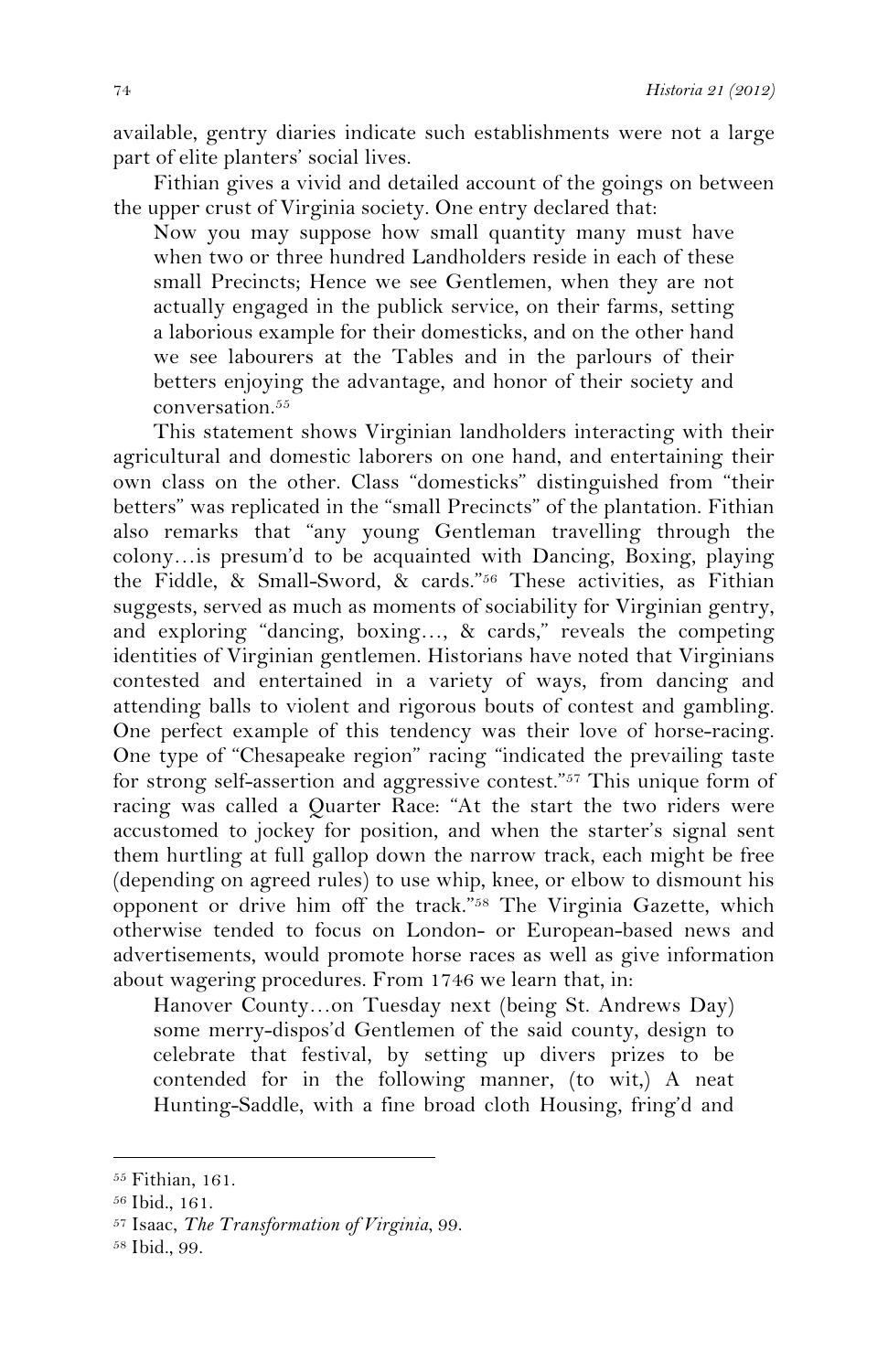flower'd, to be run for the Quarter by any number of horses and mares.59

Evidence of races and gambling can also be found in William Byrd's diary: "About 10 I went to Court and sat till one and invited company to Wetherburn's and I ate roast venison. After dinner we had a race which I went not to but won 20 shillings."60 Byrd's diaries also reference that families went to races.<sup>61</sup> Historian T.H. Breen explains that "Gambling" (such as Cock-fights and Horse-races) drew three key elements of Gentry life: competitiveness, individualism, and materialism," but in addition to individuality, gentry associated to identify themselves through sociability, whether British or inevitably Virginian. Breen is certainly correct to note that "The isolated population of Virginia planters created a sense of independence and self reliance."62 But such isolation was never absolute. When we compare Annapolis with rural Virginia we can see certain distinct forms of sociability among the otherwise urbane Virginian elite. Violent forms of entertainment were all too common amongst the gentry of Virginia, who valued competition while also defensively aware of their own honor and masculinity. Isaac explains that:

Self-assertive style, and values centering on manly powers pervaded the interaction of men as equals in this society. Everywhere, in play and in talk, amid conviviality would be emulation, rivalry, and boastful challenge, which not infrequently erupted into ugly violence among common planters, as affronted pride demanded satisfaction in bouts of boxing or wrestling.63

Such forms of masculinity and honor dominated other avenues of entertainment and socialization as well. Men competed through boat races; Fithian describes one particular race:

at Hobbs Hole this day is a boat race on the River Rappahanock. Each boat is to have 7 oars: to row 2 miles out & 2 miles in round a Boat lying in anchor— The bett 50 pounds— and that in the evening there is a great ball to be given— I believe both the rowers & dancers, as well as ladies

<sup>59 &</sup>quot;Advertisments," *The Virginia Gazette*, Parks. Nov. 26, 1746.

<sup>60</sup> Byrd, *Another Secret Diary of William Byrd of Westover*, 107.

<sup>61</sup> Byrd, Another Secret Diary of William Byrd of Westover, 64.

<sup>62</sup> T.H Breen, "Horses and Gentlemen: The Cultural Significance of Gambling among the Gentry of Virginia," *The William And Mary Quarterly* 34, No. 2 (April 1977): 239-57.

<sup>63</sup> Isaac, The Transformation of Virginia, Pg. 91

<sup>63</sup> Fithian, 151.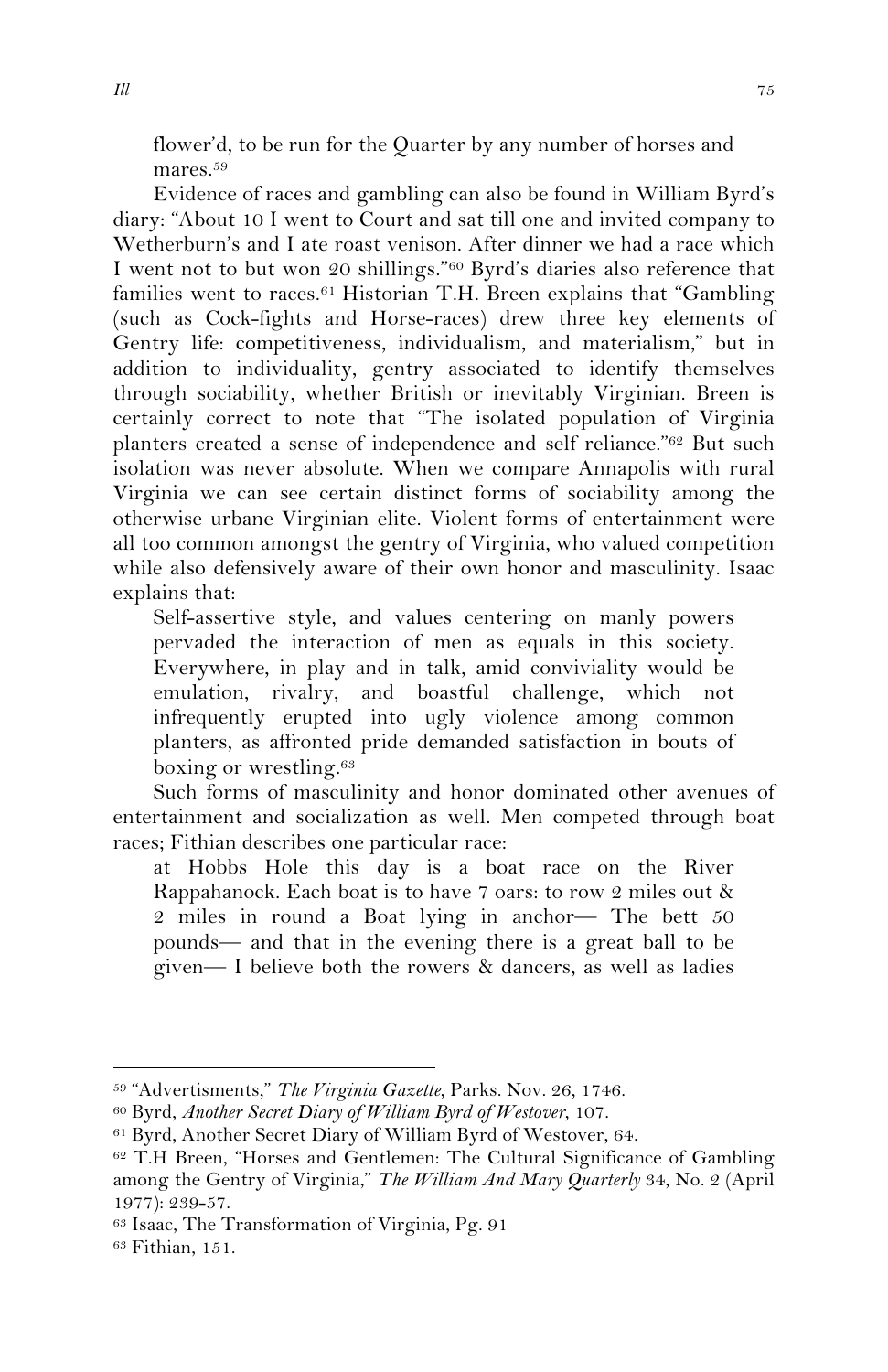and gentlemen will perspire freely— Or in plain English they will soak in sweat!64

When placed in an aristocratic context, this description raises a number of questions, the most important dealing with the comment that all involved would "soak in sweat." This seemingly peculiar behavior for landed gentry, suggests that the Virginians were a new, separate form of landed "aristocracy" that was not afraid to get their hands dirty. It also establishes that the rural nature of the colony played a hand in deciding its identity, as the wealthy would engage in physically demanding practices for some of their entertainment. Boat races also gave another opportunity for gambling, as Fithian describes how "Captain Benson won the first race- Captain Purchace offered to bet ten dollars that with the same boat and same hands, only having liberty to put a small weight in the stern, he would beat Captain Benson- he was taken and came out best only by half the boats length."65 Any opportunity to outdo or surpass one another was welcomed by the Virginians, who had developed their own sense of glory and personal honor. Gambling amongst the Virginians was another important factor in determining Virginian identity, despite laws limiting gambling being enacted numerous times; the colony's elites simply ignored them.66 Bets were placed on horse-races, cock-fights, boat-races, boxing matches, fencing matches, and basically every other activity that would provide the opportunity to place a wager.

Gentry diaries and journals suggest that the Virginian social interactions represented more than just casual leisure. There was a constant pressure felt by all of the landed gentry to feel noble and establish themselves as aristocracy. Their land and material wealth set them at a level higher than almost any other colonial population, but they were unable to achieve their goal of recognition as British nobility, even though they were wealthy landowners. Evans explains that

Although ties with the mother country remained strong, a distinctly Virginian identity was emerging…. They continued to travel back and forth across the Atlantic with some regularity, but this contrast appears merely to have strengthened their view that they were valued only for their economic contribution to the emerging empire and would never attain the status of English gentry…. Even William Byrd II, who spent much of his life in England, felt this way…. In England with his Virginia-born wife in 1716, he wrote John

<sup>64</sup> Ibid.

<sup>65</sup> Fithian, 154.

<sup>66</sup> Evans, *A "Topping People,"* 150.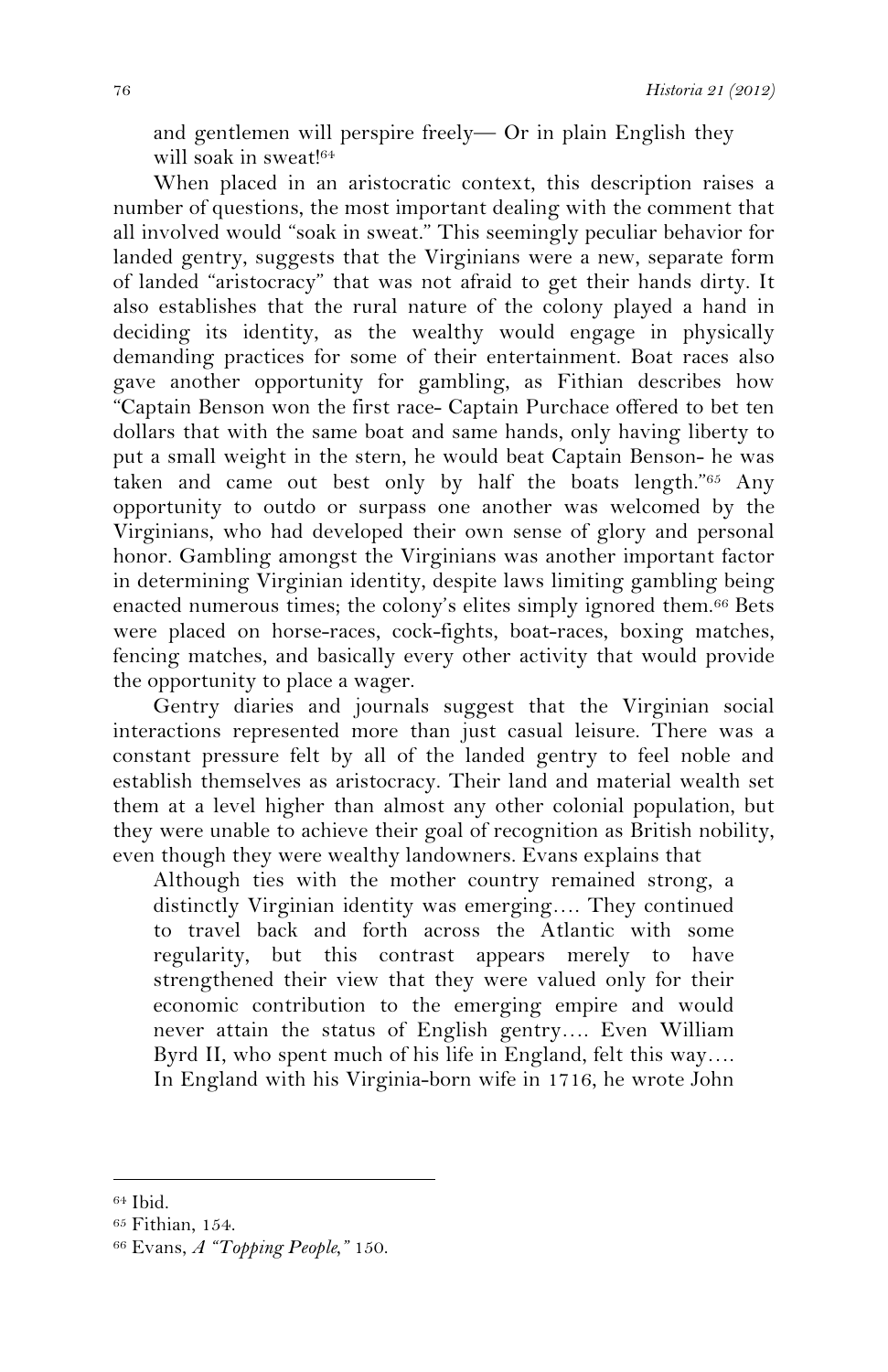Custis IV that "tho my person is here, my heart is in Virginia."67

Evans's argument, that eighteenth-century Virginians developed a distinct identity, echoes what many historians have concluded in recent studies. Virginians wanted to be considered English aristocracy, but it is also clear that their location, practices, and the sheer nature of the colony itself would never allow such acceptance amongst the aristocracy of Europe. While Rochambeau and other European elites thought it "virtually inconceivable" that George Washington, Thomas Jefferson and other Virginians "could have legitimate claims to gentility," on the colonial platform the Virginians stood head and shoulders above other British North American colonists. 68 They proved themselves to be different from their sister colonists, by their mass wealth, their lavish and refined lifestyles, their elitist fraternal bonds with other Virginia land owners and their significant influence over politics before and during the formation of the new republic. Virginia elites such as William Boyd II were connected to Britain, London in particular, in the sense that they not only had business interests, but had spent time or even received their education there in their youth. But in Virginia, the politeness and sociability that had begun to define the British elite did not wholly translate to the Virginia landscape, making it difficult for the elite to truly gain the Britishness they claim to embody. Virginians may have engaged in polite sociability with each other and also engaged in the same social activities such as horse-racing seen amongst the British elite. But the differences between the two elite world's forces historians to question whether their identity can fall under one specific heading.

## **Like-Minded Men with Like-Minded Humor: Sociability in Annapolis**

Trans-Atlantic activity required ports, and colonial ports grew in the mid-eighteenth century, as did associational activity in those ports. Annapolis was not only Maryland's capital, but also its main port of trans-Atlantic trade. It was there that the Marylander elite met, conversed, and in a sense, created itself. Of course the colony's population, economy, and political or governmental structure, as much as the trans-Atlantic exchange, helped shape Marylander's social customs, cultural norms, and their associational world. Annapolis depended on the tobacco-based export economy that propelled the port city to prominence. If "economic growth in a colony is encouraged by rising metropolitan demand for a colonial staple," Maryland, like its

<sup>67</sup> Evans, *A "Topping People,"* 121.

<sup>68</sup> Rozbick, *The Complete Colonial Gentleman*, 1, 77.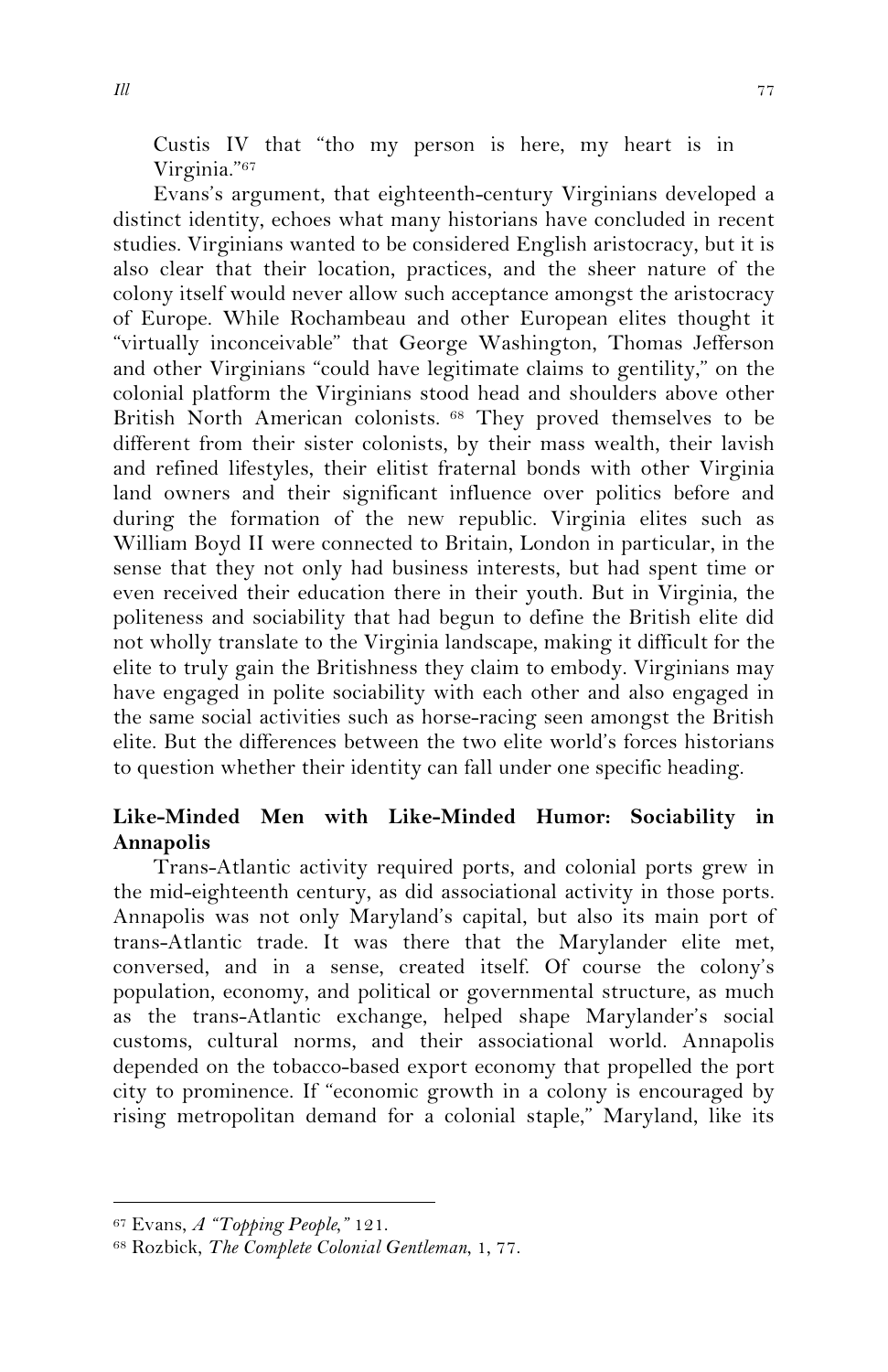neighbor Virginia, grew because of Britain's demand for tobacco. <sup>69</sup> With the agrarian system booming and increasing number of merchants and tradesmen "directed their business of shipping tobacco to England," Maryland began to experience a large population boom in the late seventeenth century.70 European immigrants began to settle in Maryland, largely because of better opportunities and higher "life expectancies, wage rates, job opportunities, access to land and credit, the costs of starting a farm or entering a trade, and the like."71 Although they remained part of the British Empire colonial elites did not necessarily fit into the British elite's molds for social differentiation. Using Scotland and the colonies as the basis for comparison, Clive and Bailyn argue that "whatever else may remain obscure about the social history of colonial America, it cannot be doubted that advance in letters and in the arts was involved with social ascent by groups who status in Europe would unquestionably be middling."72 Colonists "readily accepted, and indeed assiduously imitated, the cultural leadership of London in literature, drama, architecture, dress, social customs, and values."73 However, unlike their Virginian neighbors who established class distinction mainly by family ties, a newcomer could become a member of the Maryland elite he or she "had the requisite attributes of gentility and could demonstrate gentility through wealth, status, and behavior."74

Newspaper accounts and letterbooks illustrate the differences between Maryland and British gentility. In one particular address written by a Mr. Lewis, Maryland is described:

Here every planter opens wide his door; to entertain strangers, and the poor; For them, he cheerful makes the downy bed; For them, with food unbought his board spread; No arts of luxury disguise his meals; Nor poignant sauce severe disease conceals; Such hearty welcome does the treat command; As shows the

<sup>69</sup> Allan Kulikoff, "The Economic Growth of the Eighteenth-Century Chesapeake Colonies," *The Journal of Economic History* 39, no. 1 (March 1979): 275.

<sup>70</sup> Constance W. Werner, "Architectural Research in the Annapolis Dock Space," *Journal of the Society of Architectural Historians* 21, no. 3 (Oct. 1962): 140; Kulikoff, 275.

<sup>71</sup> Russell R. Menard, "British Migration to the Chesapeake Colonies in the Seventeenth Century", in *Colonial Chesapeake Society*, ed. Lois Green Carr, Philip D. Morgan, Jean B. Russo (Chapel Hill: University of North Carolina Press, 1988), 105.

<sup>72</sup> John Clive and Bernard Bailyn, "England's Cultural Provinces: Scotland and America" *The William And Mary Quarterly* 11, No. 2 (Apr. 1954): 202.

<sup>73</sup> John C. Morton, "Stephen Bordley of Colonial Annapolis," *Winterthur Portfolio* (1969): 1.

<sup>74</sup> Trevor G. Burnard, *Creole Gentlemen: The Maryland Elite, 1691-1776* (New York: Routledge, 2002), 127.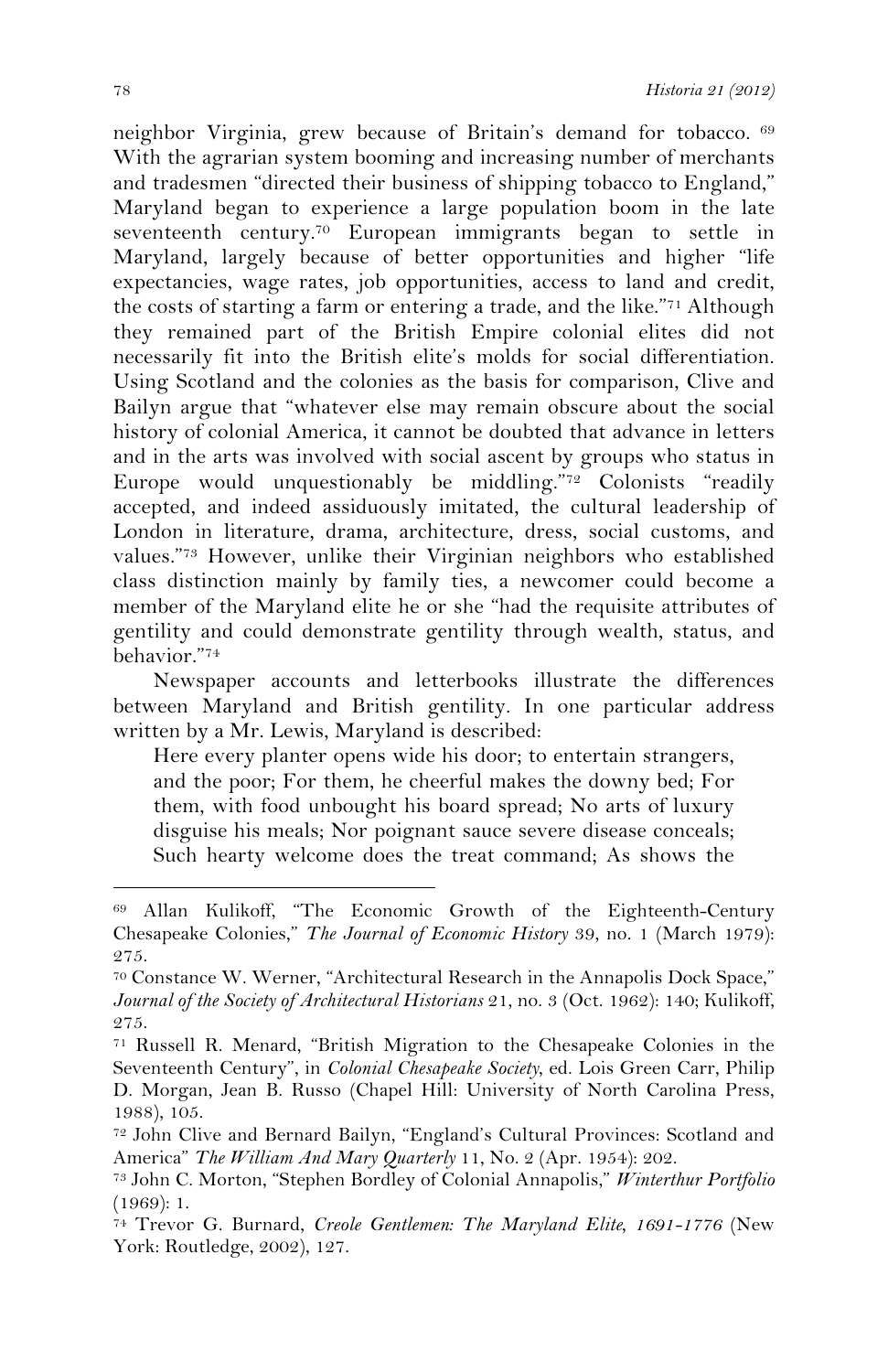Donor to mankind a friend; That good Old-English hospitality, When ev'ry house to ev'ry guest was free; Whose flight form Britain's isle; her bards bemoan, Seems here with pleasure to have fix'd her throne.75

Lewis emphasizes Maryland's rural nature, the colonists' simplicity, hospitality and relative unprivileged nature. He also emphasizes a trans-Atlantic "Old-English" hospitality that could be found within the province. Men from Annapolis also recorded their experiences in Great Britain, showing similarities as well as vast differences between the two societies. The letters of Joshua Johnson, a partner in the Annapolis firm Wallace, Davidson, and Johnson, describe the considerable shortcomings of his own experience while doing business in London. In a July, 1771, he wrote:

I am frightened at the expense attending one's living here…you have no idea of it. They may talk of 18d. per day but it is impossible, and to support the character I must, why, the washing of my clothes alone will come to 18 or 20 (pounds) per annum; then where is the first purchase, house, rent, meat, drink, etc.?76

Along with the financial differences, Johnson experienced cultural friction: "I am getting clothes made and shall have more of the appearance of a Londoner."77 While Johnson wanted to emulate the metropolitan or cosmopolitan fashions, it proved impossible to do so fully.

As the importance and relevance of Annapolis grew, so did the rising demand for culture and sociability. Out of this demand came the creation of publics, which can be defined as:

a body of private individuals who form a public opinion; or who exercise reason and judge the humanistic, natural, social, and political world about them; or who share assumptions, values, or conclusions about the world; or those who connect emotionally or indulge communally in personally rewarding behavior; or who judge the taste, virtue, value, or education of other people.78

<sup>75</sup> Mr. Lewis, "A Description of Maryland, extracted from a poem, entitled, Carmen Seculare, addressed to Ld Baltimore, Proprietor of that Province, now there," *Gentleman's Magazine*, Apr. 1733, 209. 76 Jacob J. Price, ed., *Joshua Johnson's Letterbook*, 1771-1774 (London: London

Record Society, 1979), 3.

<sup>77</sup> Ibid., 1.

<sup>78</sup> Jessica Kross, "Mansions, Men, Women, and the Creation of Multiple Publics in Eighteenth-Century British North America," *Journal of Social History* 33, no. 2 (Winter, 1999): 386.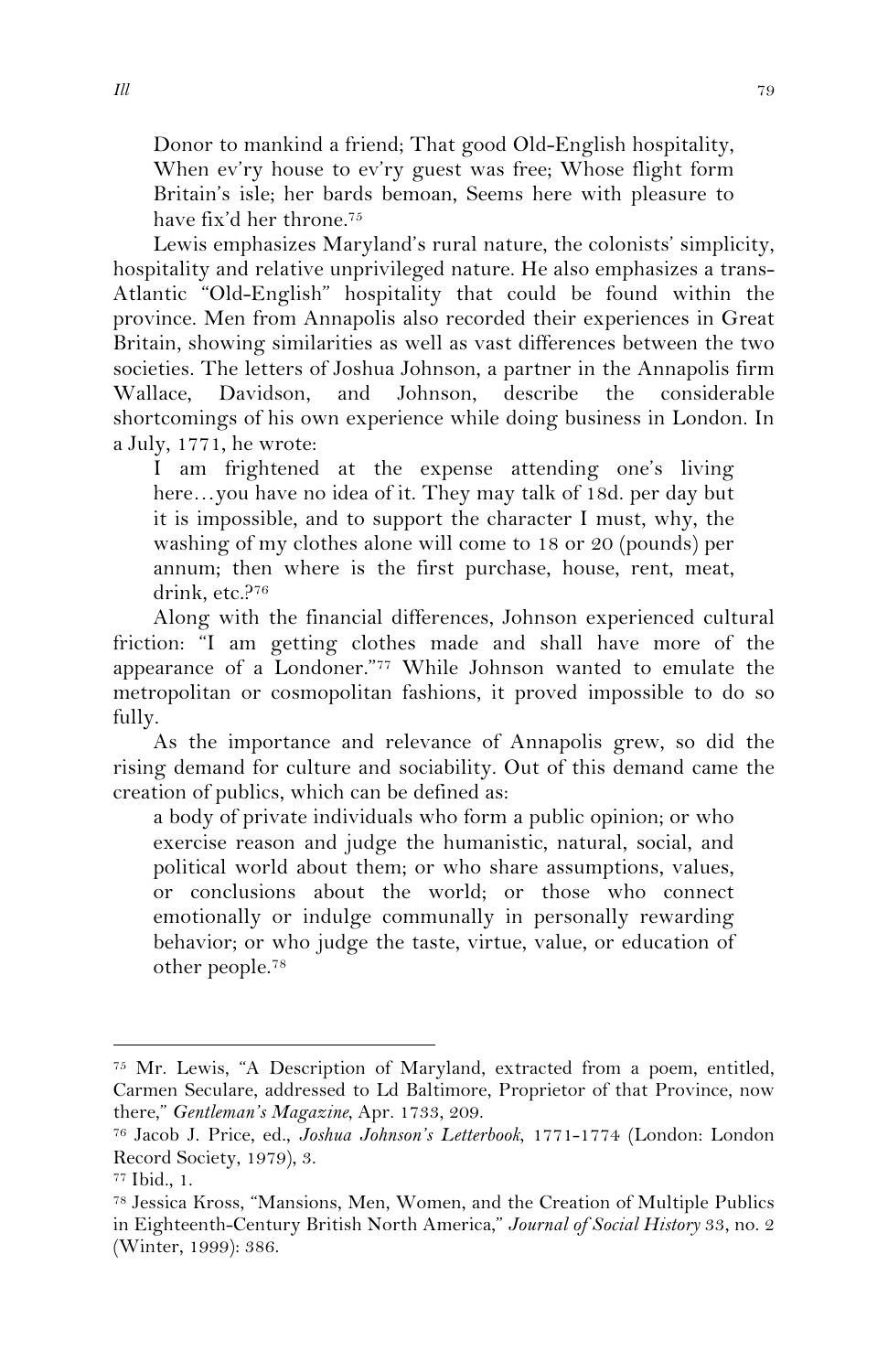For Maryland, such a public can be seen through the Tuesday Club of Annapolis, a society started and recorded by Scottish immigrant Dr. Alexander Hamilton beginning in 1745. Hamilton's group met "either at some tavern or private house, to converse, or look at one another, smoke a pipe, drink a toast, be political or dull, lively or frolicksome, to philosophize or triffle, argue or debate, talk over religion, news, scandal or bawdy, or spend time in any other sort of clubbical amusement."79 Such clubs increased throughout the British Empire during the mideighteenth century, propelled by the rising population of educated and professional men such as Hamilton.

The nature of clubs and societies was directly influenced by not only by the location, whether urban or rural, but also by the makeup of its populace and the economic strength of the area. Thus Annapolis and Williamsburg- both colonial capitals possessing the same number of inhabitants- differed in associational development because Annapolis, had a more developed urban economy with its administrative and residential functions bolstered by the city's role in Maryland's buoyant import and export trades."80 As a British province Maryland had royal officials and governors residing in Annapolis who played a central role in the government, business, and "Britishness" of the colony.81 Maryland had long been dominated by Lord Baltimore, a title held by several generations of the Calvert family. The Calverts were proprietors, but they did not necessarily reside in the colonies, often sending Governors in their stead. One such Governor was Daniel Dulany, who after being sent to England for a period of five years, returned to Annapolis, where he was "received at his Landing by a number of Gentlemen, and saluted by the Town Guns, and from on board sundry ships in the River."82 The Britishness of the colonists in Maryland can be seen vividly through their government, as officials aided the implementation of British ideals. In fact, in 1764 Governor Horatio Sharpe was responsible for building one of the most "beautiful houses built in America during colonial times" just outside of Annapolis, which he called Whitehall.<sup>83</sup> Besides recreating England physically in the colonies, royal officials also added to the intellectual sociability of Annapolis. Tuesday Club members included the Annapolis' mayor and

<sup>79</sup> Dr. Alexander Hamilton, *The History of the Ancient and Honorable Tuesday Club, vol. 1*, ed. Robert Micklus (Chapel Hill: University of North Carolina Press, 1990), 33.

<sup>80</sup> Peter Clark, *British Clubs and Societies, 1580-1800* (New York: Oxford University Press, 2000), 392.<br><sup>81</sup> Clive and Bailyn, "England's Cultural Provinces," 207.

<sup>82</sup> Aubrey C. Land, *Colonial Maryland, A History* (New York: KTO Press, 1981), 180.

<sup>83</sup> Ibid., 182.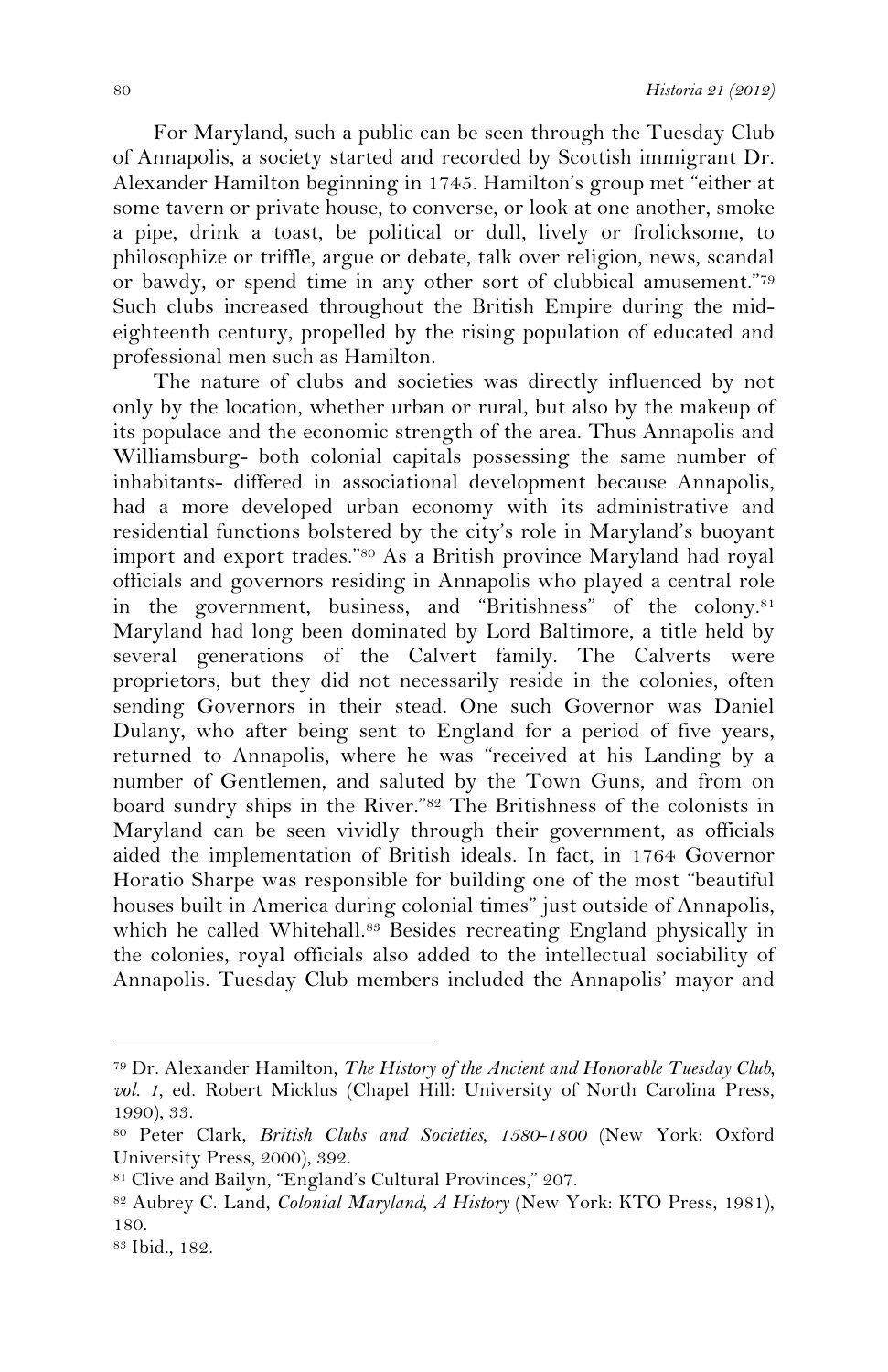the Governor's private secretary.84 William Eddis wrote, upon his arrival in Annapolis in 1771, that the governor:

introduced me in the most obliging terms to several persons of the highest respectability in the provinces. He treated me with the utmost kindness and cordiality, assured me of his strongest disposition to advance my future prosperity, and gave me an unlimited invitation to his hospitable table.85

While government officials played a part in configuring the politics and in Eddis's case, sociability, the non-governmental elite had their own way of practicing Britishness through sociability.

Elite members of the Annapolis population found ways to incorporate sociability within their own circles. The men of the Tuesday Club were professionals and tradesmen: doctors, lawyers, and military men, as well as members of the clergy (among other professions). The Club was made up of fifteen regular members with visiting honorary members gracing the occasional meeting. The club's records demonstrate how these men created "clubbical" publics. On October 25, 1748, there were ten recorded members being entertained in the home of the Club's President Charles Cole, and among the members were a doctor (Hamilton), a Reverend, and a ship Captain.<sup>86</sup> The rising culture of the Annapolis associational world can be directly related to the city's growing population of educated individuals, and the rise of education can be seen in the Maryland Gazette. In an advertisement published in the Gazette, the Kent County School stated its purpose was to teach "Greek and Latin tongues, writing, arithmetic, Merchants Accounts, surveying, Navigation, the use of the globes, by the most accurate pair in America."87 The term "America" shows an inkling of a further identity, though we cannot push this too far, and at this point, it is more a sense of difference than an embracing identity. In any case, Marylanders were deploying a new terminology to help define themselves.

Some Maryland social activities were quite similar to those in Virginia. In September 1747, for example, the Maryland Gazette advertised two days of horse-racing, "on the Race Ground near Annapolis," including a race with a prize of fifty guineas and another for twenty pounds.88 Both the racing and the gambling implied are similar to that in Virginia. Elite Virginians and Marylanders also participated

<sup>84</sup> Records of the Tuesday Club, ed. Elaine Breslaw (Urbana: University of Illinois Press, 1988), xxi.

<sup>85</sup> Eddis, 9.

<sup>86</sup> Breslaw, *Records of the Tuesday Club*, 82.

<sup>87 &</sup>quot;Advertisement," *The Maryland Gazette*, Maryland State Archives.

<sup>88 &</sup>quot;Advertisement," *The Maryland Gazette*, Tuesday Sept. 1, 1747, MSA SC M 127, Maryland State Archives.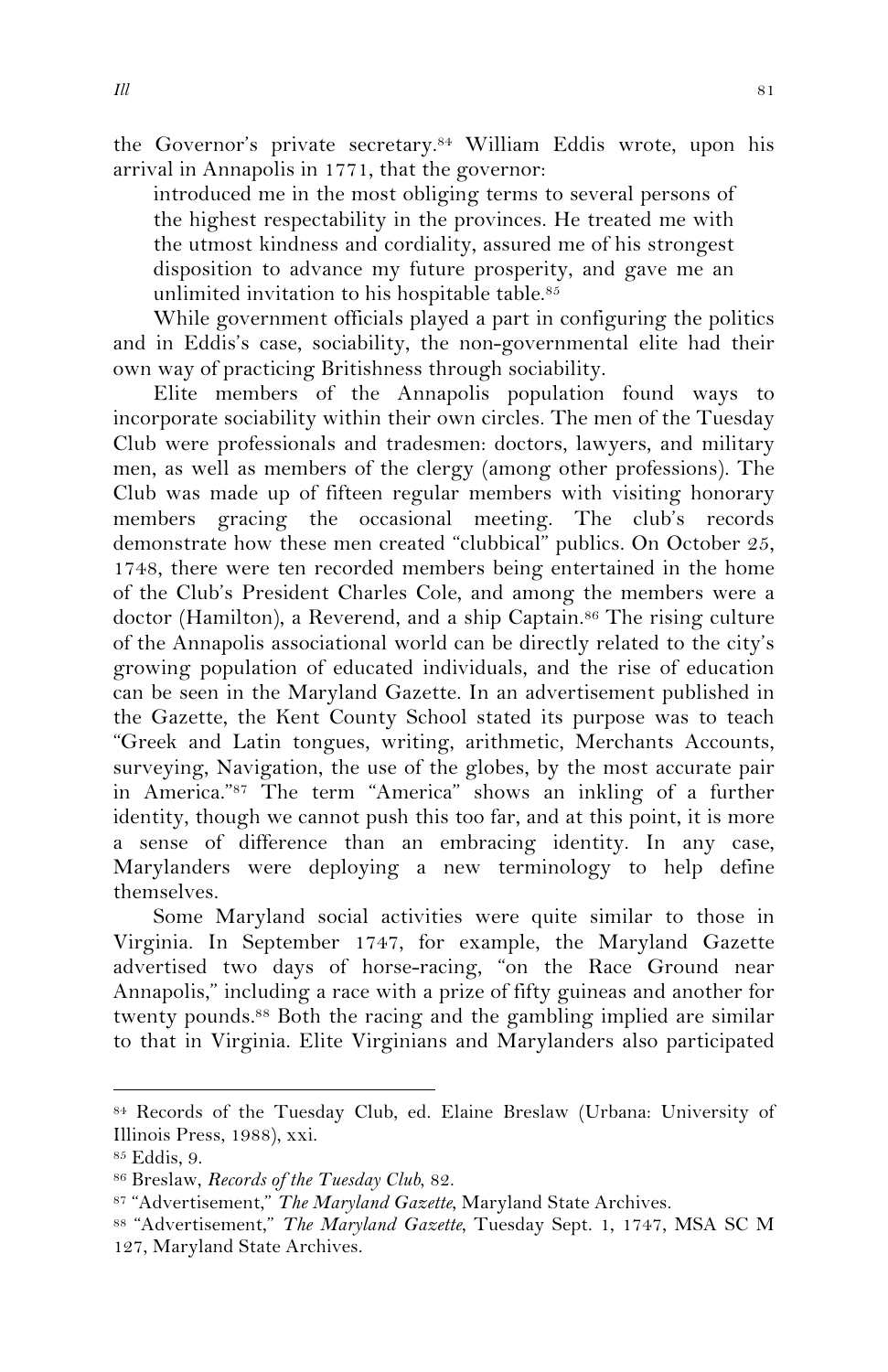in balls. For example, the Annapolis Tuesday Club cancelled their weekly meeting for 19 January 1747, because there was to be a public ball that night celebrating the Prince of Wales' birthday.89 This suggests that such elite sociability reinforced colonial "Britishness" and, of course, monarchism.

Exploring the rules and practices of the Tuesday Club can show the differences between rural gentry and urban elite sociability. Within mid-eighteenth century social clubs wit and conversation mattered. David Shields explains that "Communities of interest and fellow feeling were invoked by wit, for the most authentic senus communis was that established by spontaneous shared laughter in response to a joke," and men such as Dr. Alexander Hamilton placed an emphasis on the importance of these attributes amongst the growing associational world.90 While politeness encouraged sociability, wit "was the apposite and novel adjusting of language to thought, to form a memorable expression," and along with good humor and common characteristics, wit could form the basis of a social club. <sup>91</sup> The Tuesday Club was meant to meet on a weekly basis in one of the members' houses, and such rules included that "the member appointed to serve as steward shall provide a gammon of bacon" and "no fresh liquor shall be made, prepared or produced after eleven o'clock at night."92 The social nature of the club and their status as gentlemen can be seen through another law, in which they decided that "immediately after supper, the ladies shall be toasted, before any other toasts or healths go around."93 While many of the laws and rules of the club show the social and technical nature of the society, there are laws created to ensure civility, indicating that the club's actual discussions could on some occasions prove too heated and controversial:

If any subject of what nature soever be discussed, which levels at party matters, or the administration of the Government of this province, or be disagreeable to the Club, no answer shall be given thereto, but after such discourse is ended, the society shall laugh at the member offending, in order to divert the discourse.94

The club took its meetings very seriously, and were unwilling to jeopardize the congeniality of their interactions. On November 10th, 1747, a mock trial was held indicting one member, William Thornton, on charges for trespasses against the club. He was accused of censoring a letter to the President, missing a meeting without conveying his

<sup>!!!!!!!!!!!!!!!!!!!!!!!!!!!!!!!!!!!!!!!!!!!!!!!!!!!!!!!</sup> <sup>89</sup> Breslaw, *Records of the Tuesday Club*, 63.

<sup>90</sup> David Shields, *Civil Tongues and Polite Letter in British America* (Chapel Hill: University of North Carolina Press, 1997), 176.

<sup>91</sup> Ibid., 26.

<sup>92</sup> Breslaw, *Records of the Tuesday Club*, 36.

<sup>93</sup> Ibid., Tuesday, June 4th 1745. 6.

<sup>94</sup> Ibid., 8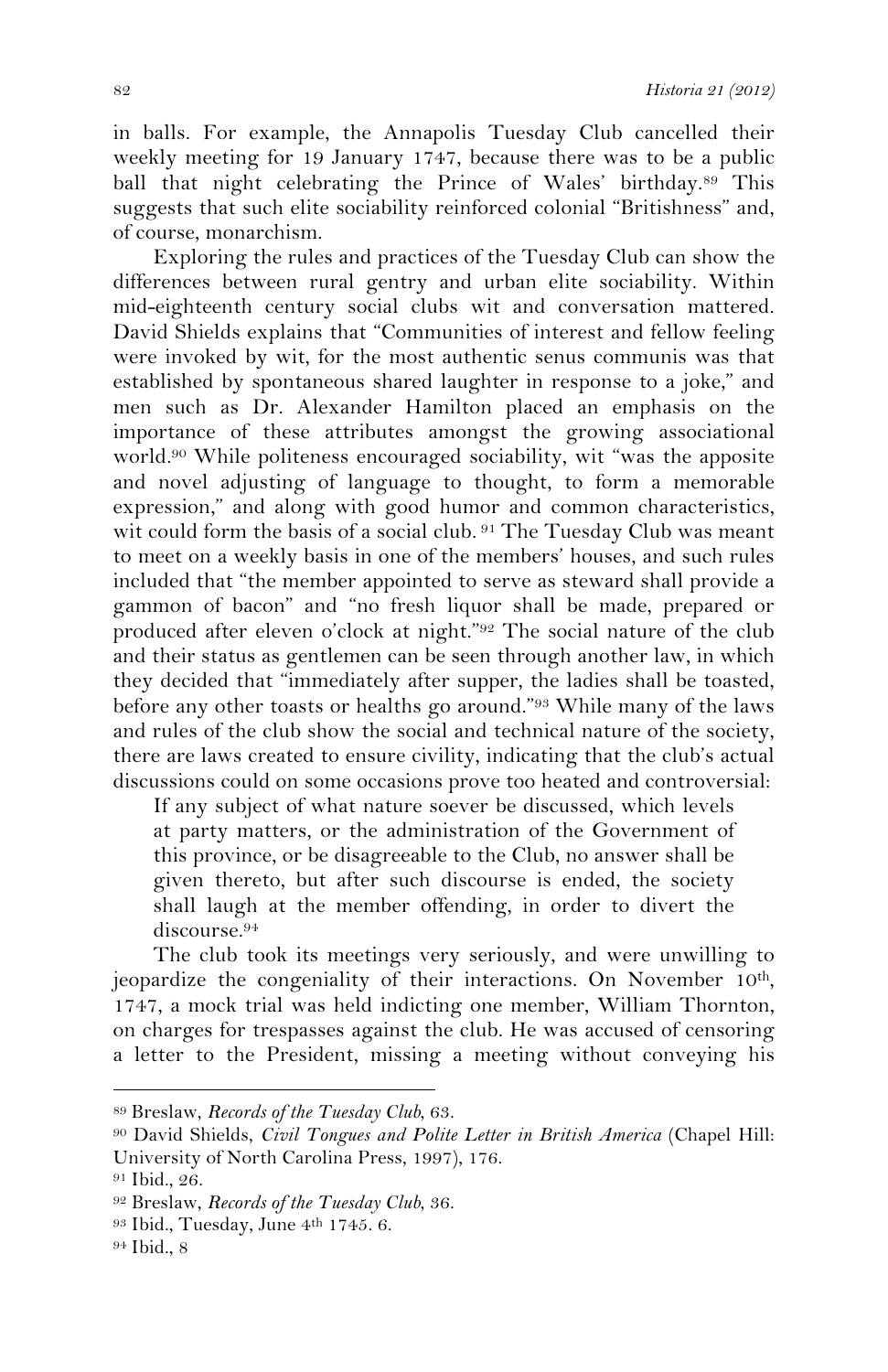pending absence to the proper members of the club, and "being intrusted with nine bottles of English beer presented by Robert Morris, an honorary member of this society, did unjustly, willfully, and pitifully, deprive the society the thereof."95 While such actions and jests had given the Tuesday Club a reputation of whimsy and humor, the club was more than a group of babbling drunks hell-bent on good humor. Satire worked to both screen without obfuscating important issues and of providing an outlet for aesthetic talents in a popular literary mode."96 Behind all of the wit and satire was a desire to discuss and comment on the important goings on within their sphere. David Shields discusses the fact that social clubs such as the Tuesday Club took heavy fire from both public and religious institutions. To Shields, "social clubs constituted havens of play and free conversation in which the sorts of expressions most troublesome to church and state could be voiced, whether with seditious plainness or, more artfully, as travesty."97

Hamilton's *History of the Ancient and Honorable Tuesday Club* reveals the mores of an entire social circle. It records who could and could not be included in club fellowship, what dangers of society threaten sociability, and what made the club important.<sup>98</sup> Such men that harbored anti-social behavior and were not gentle with the opposite sex had no place in the club world that Hamilton strove to create, and he also felt that "wranglers, disputers, contradictors, falsifiers, and skeptical doubters" should be excluded from club association.99 As the club's purpose was to "drink and be merry" Hamilton had no time and patience for those members of society that could not enjoy the company of others while stimulating their sense of good humor and merriment.100 Another enemy of clubs, according to Hamilton, was "that violent propensity in human nature to dispute."<sup>101</sup> While engaging in debate and conversation was a must in the clubs, Hamilton believed that it was dangerous to have a number of men disagreeing with each other without any members of the society conceding his point. Evidence of such an intrusion can be found in the Tuesday Club's records. On October 28, 1746 in the home of Hamilton, the club resolved "no disputes relating to the business of the Club shall be entered upon when any strangers are

<sup>95</sup> Ibid.,, 60

<sup>96</sup> Elaine Breslaw, "Wit, Whimsy, and Politics: The Use of Satire by the Tuesday Club of Annapolis, 1744-1756," *The William And Mary Quarterly* Vol. 32, No. 2 (April, 1975): 296.

<sup>97</sup> Shields, *Civil Tongues and Polite Letter in British America*,175. 98 Hamilton, *The History of the Ancient and Honorable Tuesday Club*, 69.

<sup>99</sup> Ibid., 71

<sup>100</sup> Ibid., 82

<sup>101</sup> Ibid., 132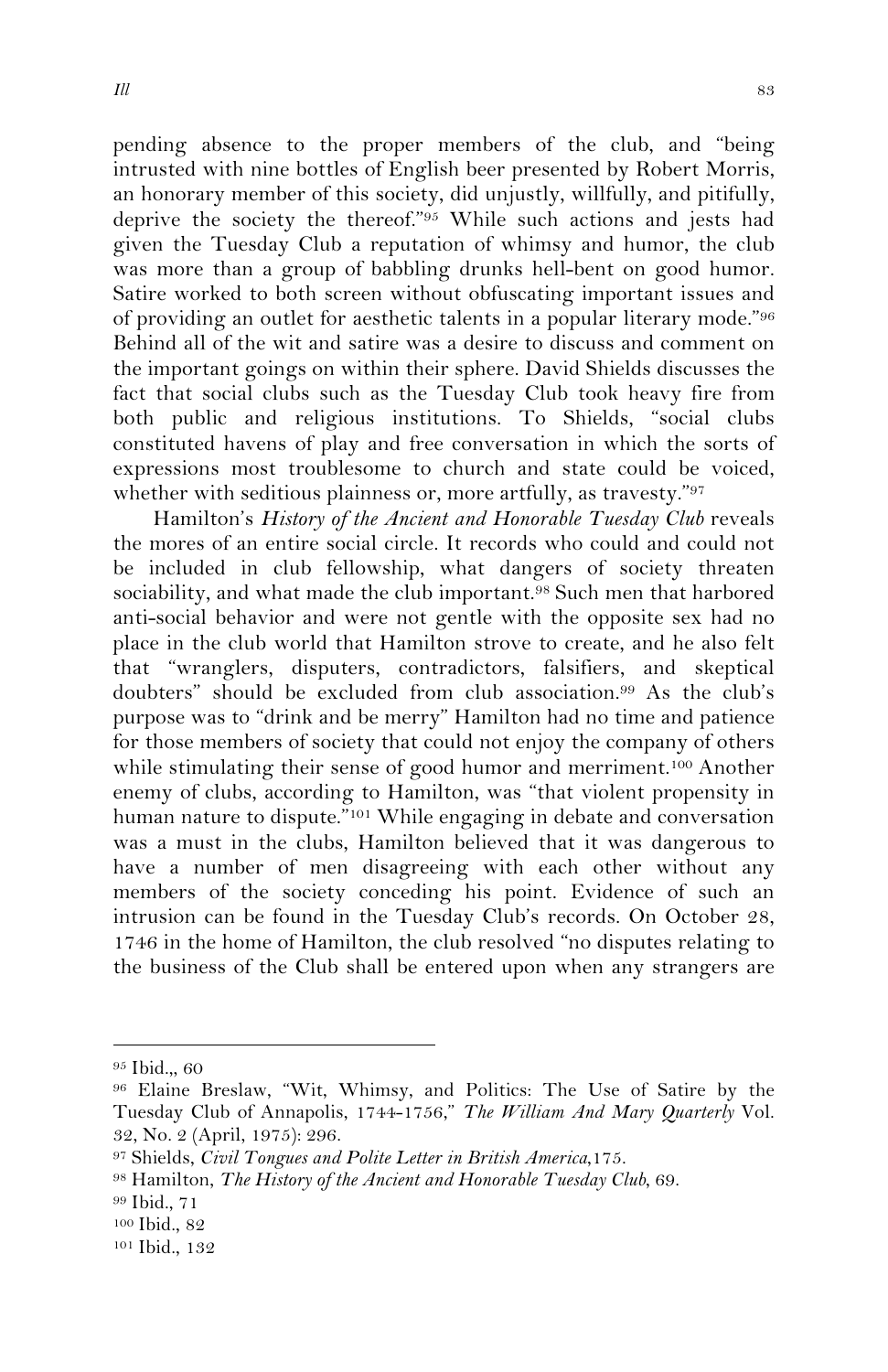present."102 While it is unclear exactly what caused this law to be passed, it does show how the discussions that the club engaged in needed to be regulated. More evidence of this fact arose on November 24, 1741 as the club decreed "henceforth from this day, there shall be no disputes whatsoever, or judicial trials carried on, or negotiated upon that night in which Mr. President Cole serves, or upon the Anniversary night of the club."103 Discussion and interaction needed to be regulated, as certain issues and topics would cause disorder amongst the club, and negate the purpose of the meetings.

The Tuesday Club did not meet in a purpose-built building like London gentlemen's clubs from the early nineteenth century such as the Athenaeum. Instead, it assembled in various private residences. According to Eddis, by the 1770's "The buildings in Annapolis were formerly of small dimensions and inelegant construction; but there are now several modern edifices which make a good appearance."104 Perhaps the rise of "modern" buildings allowed the increasing association and sociability. Jessica Kross suggests that during the mid-eighteenth century, colonial homes were being modeled after the British lower gentry, and "they [were] divided up hitherto undifferentiated space into separate rooms where specialized social interactions took place and where the public part of the house could be segregated from the private."105 This can be directly applied to Maryland as the buildings were becoming larger and more modern, and homes were becoming the center of club life, which can be seen through the Tuesday Club's practice of meeting at each others homes. Apart from the home, social interaction occurred in such places as taverns and coffeehouses, which could be found throughout in the London diary of William Byrd II. While interaction in public spaces would not end, the Tuesday Club serves an example of organized, educated, elite men meeting in private dwellings as opposed to the now dwindling class distinctive taverns.

In the mid-eighteenth century, Annapolis became a cultural center, with public theatres, musical performances, etc. In 1752, The Beggars Opera opened in Annapolis. One advertisement for the opera, performed at the "New Theater in Upper Marlborough" stated the accompanied music would be performed by a "set of private gentlemen" and that the Tuesday Club offered "at least five string players, two flutists, a keyboard performer, and possibly a bassoonist."106 Along with musical performance, the Tuesday Club engaged in poetry contests, as in the winter of 1745-46, when a few members contested with two "Baltimore

<sup>!!!!!!!!!!!!!!!!!!!!!!!!!!!!!!!!!!!!!!!!!!!!!!!!!!!!!!!</sup> 102 Breslaw, *Records of the Tuesday Club*, 36

<sup>103</sup> Breslaw, *Records of the Tuesday Club*, 61

<sup>104</sup> Eddis, ed. Aubrey C. Land, 13.

<sup>105</sup> Kross, "Mansions, Men, Women, and the Creation of Multiple Publics in Eighteenth-Century British North America," 385. 106 Talley, 13.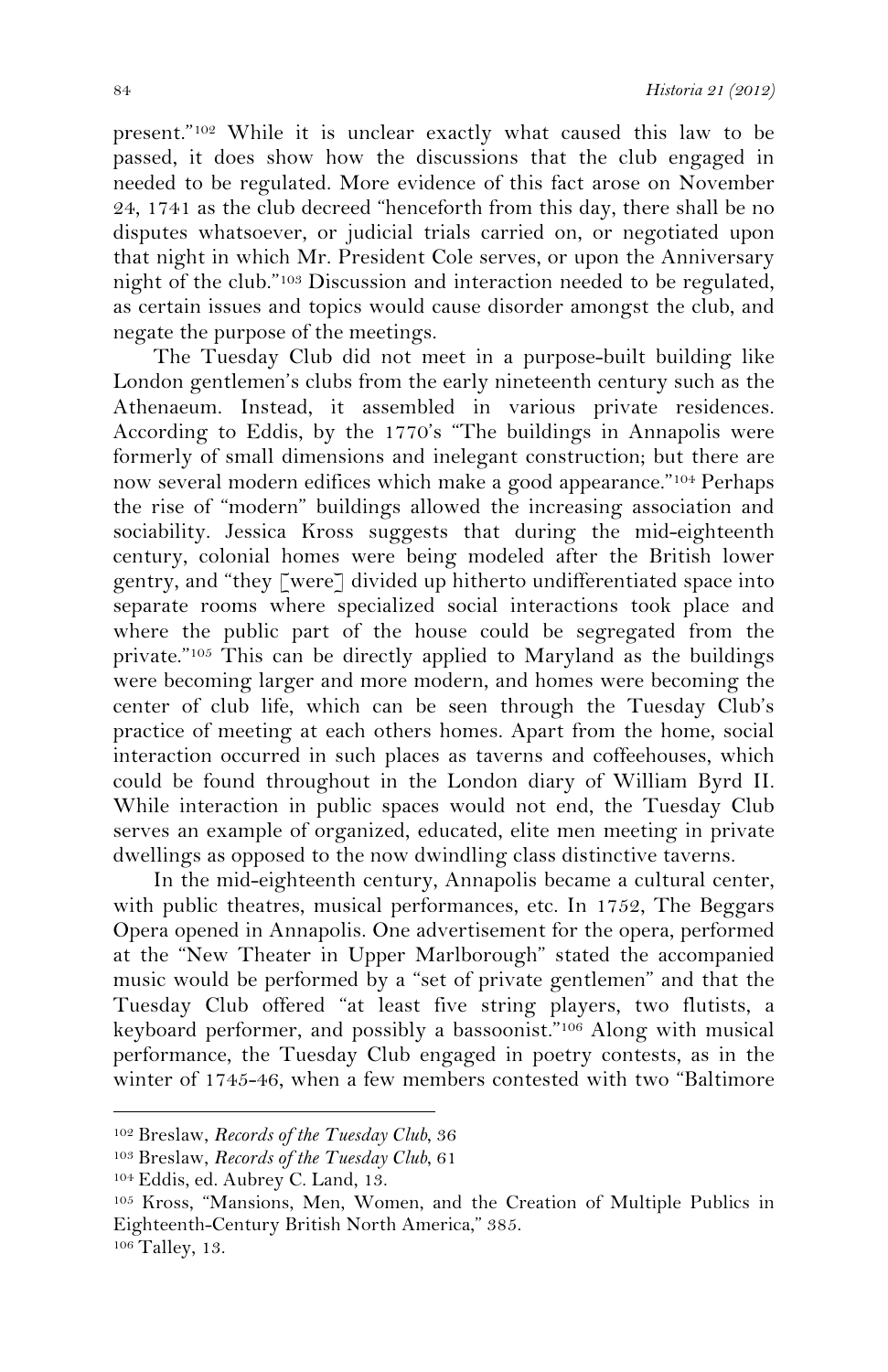Bards": manuscript poems circulated to which others responded with "poetry, insults, and suggested remedies for the cure of bad poetry."107 The arts and performances were important to the members of the Tuesday Club, as writing songs and poems to commemorate and respond to certain events encompassed an interesting aspect of their interaction. This type of interaction is not found within the records of the Virginia planters, and the presence of theatres in Maryland give yet another example of contrasting forms of sociability.

The trans-Atlantic world of clubs and sociability was effected by a number of different factors; first being location and economic practices, the second being by the demographics of the population. The rise of tobacco farming cultivated economic and financial growth in both Maryland and Virginia, creating the opportunity for a more leisurely lifestyle that allows association; but the rise of urbanization and the diversity of economic growth in Annapolis sent them on a different course in the sense that more and more men and women were reaching "elite" status. The rise of the elite in the more urbanized port city allowed for more opportunities to interact, setting them apart from Virginia, whose lack of urban sociability centers and rural population only provided a small handful of social activities. The main contrast can be seen in the development of the Annapolis clubs while such an associational world was not a major part of sociability in Virginia.

#### **Conclusion**

Stephen Conway argues that "There was no smooth and uninterrupted transition in the way in which Britons in Britain looked on Americans; a jagged, broken and faltering movement—like a drunkard lurching forward and then tottering back—is a more appropriate image," and this argument holds true when studying the roots of American identity.108 As this article has shown, the Virginia and Maryland elite attempted, admirably, to re-create a world of association and sociability comparable to Great Britain but were hindered from fully doing so based upon their social composition. The rural Virginians engaged in similar activities found in Britain, including horse-racing and cock-fighting, and spent as much time entertaining each other in their grand Tidewater plantations. The Marylanders, while also engaged in races and the sort, created social clubs reminiscent of those found in Britain, and built large houses in which to meet and create sociability amongst their urban peers. However, their attempts at remaining wholly British floundered as they faced difficulties that made it impossible to socialize on the same level as the British elite. In a sense, the differences forced upon their sociability aided in the creation

<sup>107</sup> Talley, 72.

<sup>108</sup> Conway, "From Fellow Nationals to Foreigners," 67.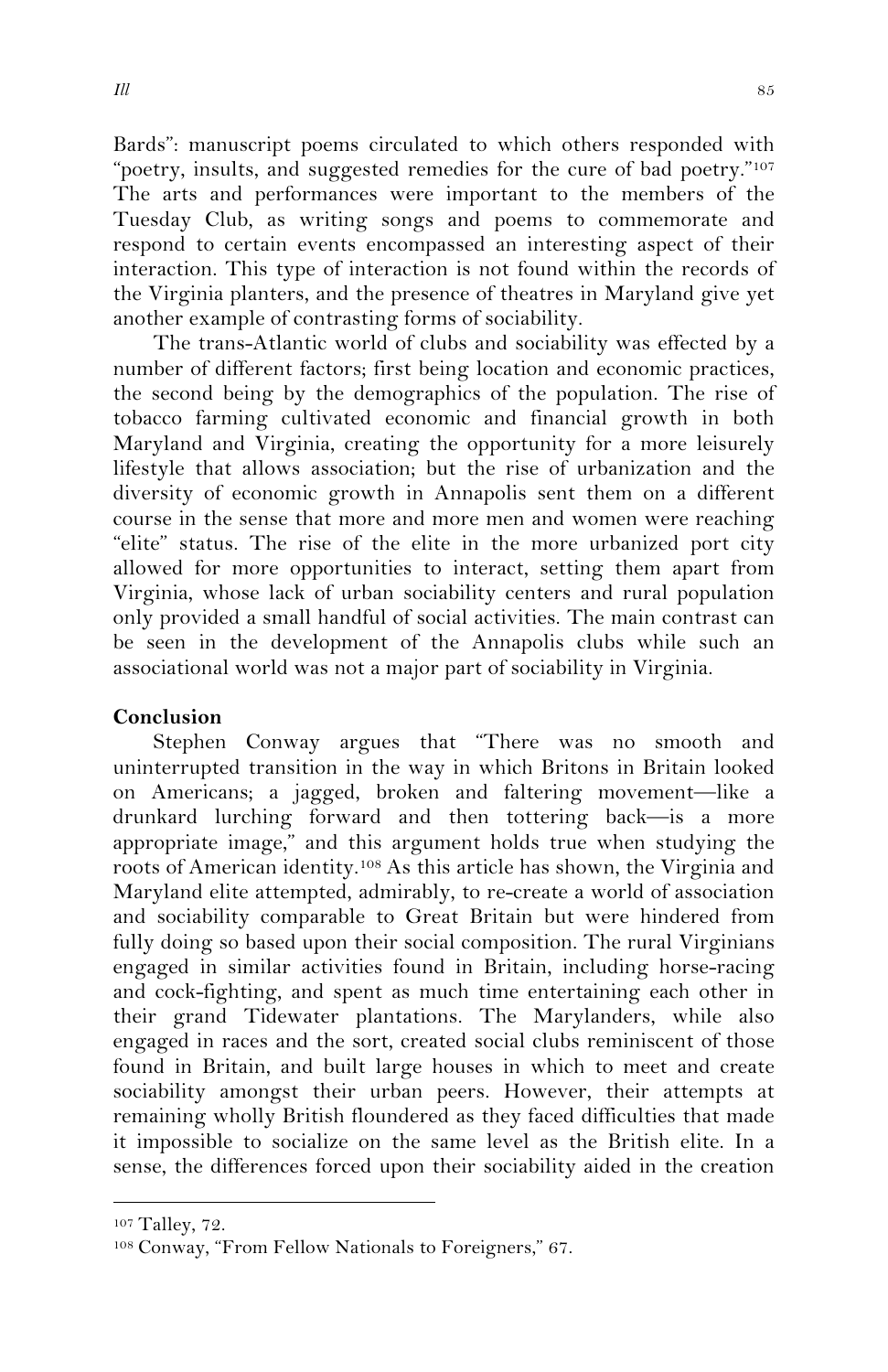of unique identities that incorporated their roots while adapting them to their physical locality. In Virginia, the mock-nobility created by the elite planter class established a wealthy upper-crust desperately wishing to appear and be accepted as British; however their rural location and backwoods/agrarian characteristics created a frontiersman nobility that could not hope to flourish or even appear in Great Britain proper. In Maryland, the wealthy elite established sociability in the form of clubs modeled after the societies from Britain, but their location in the Americas forced their association to transcend class and birth to incorporate a new form of elite that would be considered riff-raff in Europe. The historiography of identity in the colonies would certainly benefit from more club records as precise as those of the Tuesday Club, or from a wider array of personal and fearless journals like those written by William Byrd. However, by studying what is available, it can clearly be seen that the Chesapeake colonies had constructed a world with similarities to Great Britain with slight inconsistencies; horse-racing and gambling was incorporated in the colonies, but the Virginian version of the "Quarter Race" shows a factor of violence that set it apart. Annapolis residents created a society in which the elite could meet in the spirit of wit and association, but lacking the intricate physical spaces for such esteemed meetings, they met in each other's private domiciles. By honing in on one specific class, in a certain region, examining one aspect of daily life, the picture of identity becomes a little clearer as men discovered who they were and who they could not hope to be. Identity, however, can be traced in other ways, as other historians have concluded. Linda Colley argues that "Quite simply, we usually decide who we are by reference to who and what we are not," and using this method we can begin to see that the colonists, in a sense, were not sure who they were or what they were not.<sup>109</sup> One way this theory applies is to the experiences of the Loyalists on the eve of and after the revolution; as some colonials "abandoned their colonial homes because they decided they were more British than American" only to find themselves beginning to "compare America and the British Isles, invariably to the detriment of the latter."110 The colonists wanted desperately to cling to their British identity, but it would prove an impossible task. The colonists thought they were British, but it turned out they were not. The study of identity amongst the different regions that made up the British empire is difficult, because as Colley suggests, "In practice, men and women often had double, triple, or even quadruple loyalties… according to the circumstances, in a village, in a particular landscape, in

<sup>109</sup> Linda Colley, "Britishness and Otherness, an Argument," *The Journal of British Studies* 31, No.4 (October 1992): 309-329, 31.

<sup>110</sup> Mary Beth Norton, "The Loyalist's Image of England: Ideal and Reality," *Albion* 3, No. 2 (Summer 1971): 62 and 67.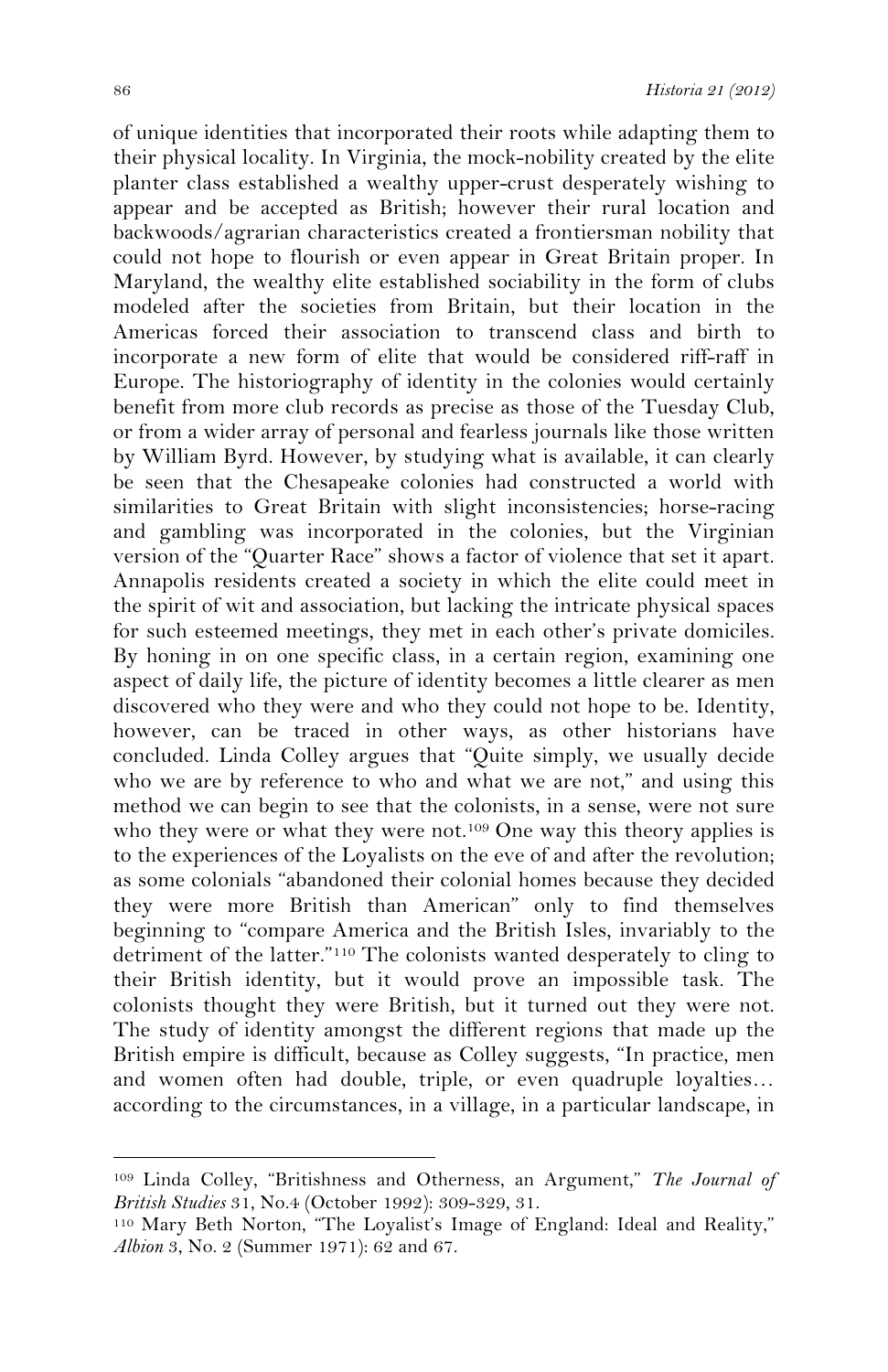a region, and in one or even two countries. It was quite possible for an individual to see himself as being, at one and the same time, a citizen of Edinburgh, a Lowlander, a Scot, and a Briton."111 This same conclusion can easily be applied to the colonies, as there is ample evidence to support them identifying with Britain, the colonies as a whole, and their own personal location. The colonists saw themselves as British, not just because they were supposed to, but because they wanted to. There is ample evidence to argue that the Virginia and Maryland elite took a great deal of pride in their British sociability. But at the same time, they were "American" in the sense that they needed to look after their own interests. For instance, the diary of William Byrd in London shows the need for Virginia coffeehouses and lobbyists to make sure they were getting a fair shake by the exchange. These instances are important because it shows an intersecting example of multiple identities that is crucial to understanding this "Golden Age" of colonial sociability. Dissention amongst the colonial populous was seemingly unique to the thirteen North American colonies, considering that neither Canada nor West Indies colonies rebelled "despite the sensitivity of their elites on questions of Constitutional principle."112 Another factor to the rise of a separate identity in America was the way in which they were seen in Britain. By 1775, the British press had published a number of articles showing evidence of disapproval, and in some cases malice, towards the colonies. One article, pertaining to the practice of cock-fighting, states that:

Cock-fighting is a heathenish mode of diversion…and at this day ought certainly be left to those barbarous nations…the Chinese, the Persians…and the still more savage Americans; whose irrational and sanguinary practices ought in no case to be objects of imitation to polite and more civilized Europeans.113

Articles such as these show the growing criticism of North American colonists, and also gives evidence to the argument that American identity was given to them, notwithstanding their attempts to remain British. While activities such as horse-racing, cock-fighting, boating, and club life show the ways in which the colonists attempted to solidify their British identity doing so became an insurmountable task.

<sup>!!!!!!!!!!!!!!!!!!!!!!!!!!!!!!!!!!!!!!!!!!!!!!!!!!!!!!!</sup> 111 Colley, "Britishness and Otherness," 315.

<sup>112</sup> Jeremy Black, *The Politics of Britain 1688-1800* (Manchester and New York: Manchester University Press, 1993), 43

<sup>113</sup> Pegge, "Thoughts On Cockfighting," *Edinburgh Magazine and Review,* October 1775. http://proxy.library.eiu.edu:2205/articles/displayItem.do?Query Type=articles&ResultsID=12F1E8D81E2F637B0&filterSequence=2&ItemNu mber=1&journalID=e806(accessed 3/22/11).